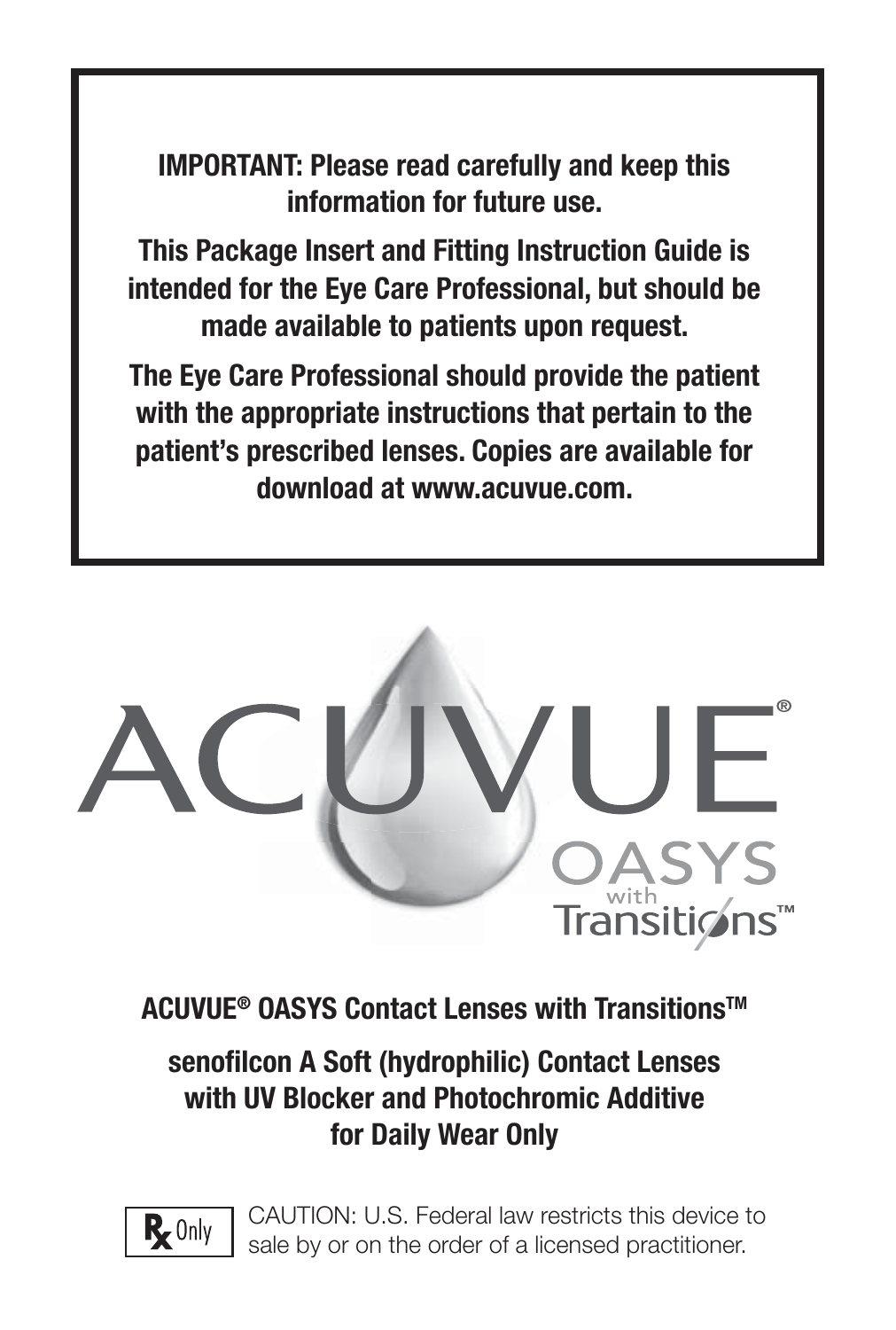# **SYMBOLS KEY**

The following symbols may appear on the label or packaging:

| <b>SYMBOL</b>             | <b>DEFINITION</b>                                   |
|---------------------------|-----------------------------------------------------|
| i                         | Caution, Consult Instructions for Use               |
|                           | Manufacturer                                        |
| ₩                         | Date of Manufacture                                 |
|                           | Use by Date (Expiration Date)                       |
| <b>LOT</b>                | <b>Batch Code</b>                                   |
| STERILE                   | Sterilized Using Steam Heat                         |
| $\mathsf{CE}_{0086}$      | Quality System Certification Symbol                 |
| UV BLOCKING   UV Blocking |                                                     |
|                           | Fee Paid for Waste Management                       |
|                           | Lens Orientation Correct                            |
|                           | Lens Orientation Incorrect (Lens Inside Out)        |
| REP<br>EC                 | Authorized Representative in the European Community |
|                           | Do Not Use If Package Is Damaged                    |
|                           | Store Away from Direct Sunlight                     |

Visit www.acuvue.com/guides for additional information about symbols.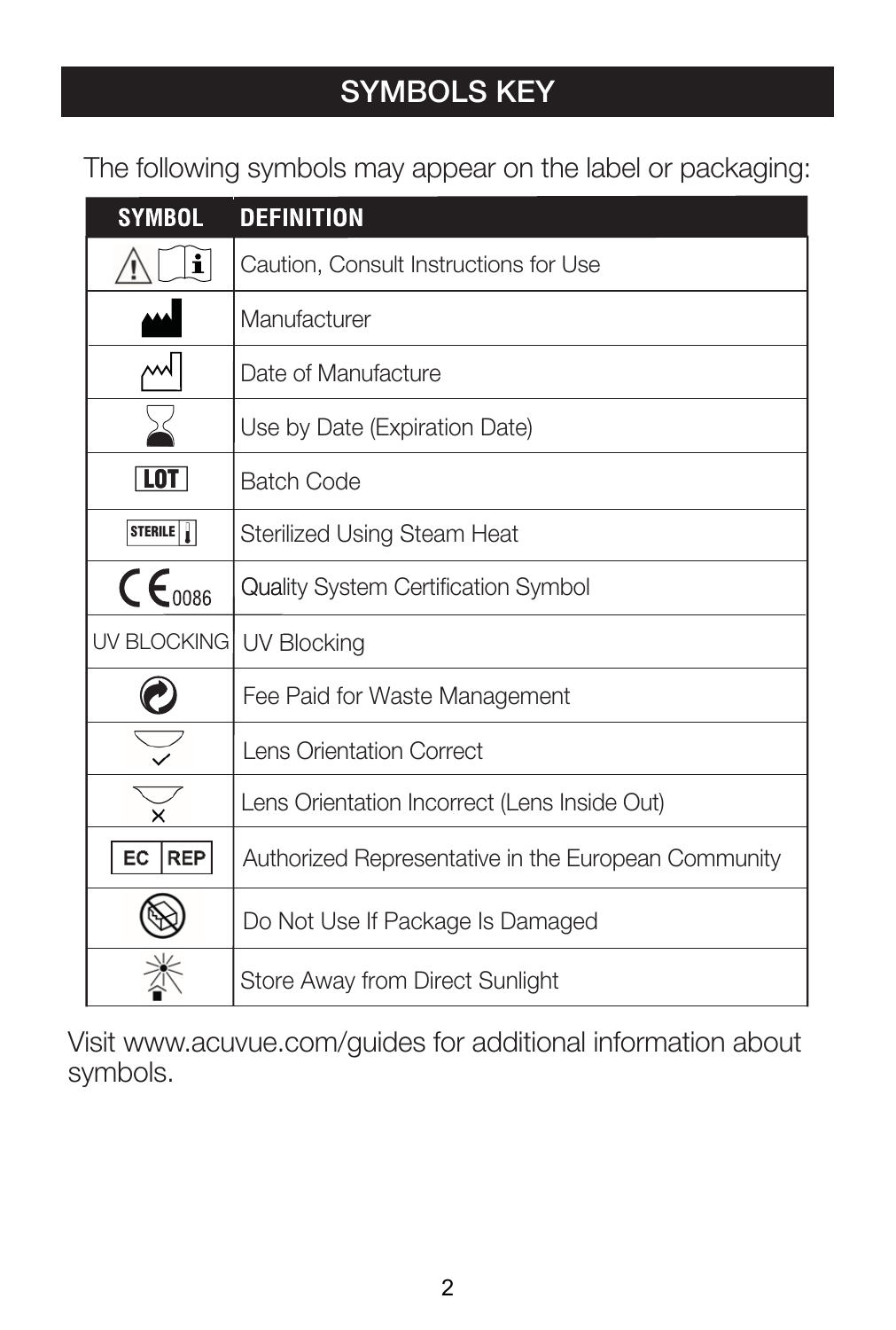# **DESCRIPTION**

ACUVUE® OASYS with Transitions™ are soft (hydrophilic) contact lenses available as spherical lenses. The lenses are made of a silicone hydrogel material (senofilcon A) containing an internal wetting agent, and UV absorbing monomers.

A combination of the benzotriazole UV absorbing monomer and the naphthopyran monomer (photochromic additive) is used to block UV radiation.

The transmittance characteristics for these lenses are less than 1% in the UVB range of 280 nm to 315 nm and less than 10% in the UVA range of 316 nm to 380 nm for the entire power range.

Additionally, the photochromic additive absorbs visible light in the range from 380 nm to 780 nm to a minimum 84% transmittance in the inactivated (closed) state. The activated (open) state dynamically absorbs visible light dependent on the lens thickness and the level of UV and high energy visible (HEV) radiation to a minimum of 23% transmittance.

#### **Lens Properties**

The physical/optical properties of the lens are:

| • Specific Gravity (calculated):                          | $0.98 - 1.12$ |
|-----------------------------------------------------------|---------------|
| • Refractive Index:                                       | 1.42          |
| • Visible Light Transmission -<br>inactivated:            | 84% minimum   |
| • Visible Light Transmission -<br>activated (calculated): | 23% minimum   |
| • Surface Character:                                      | Hydrophilic   |
| • Water Content:                                          | 38%           |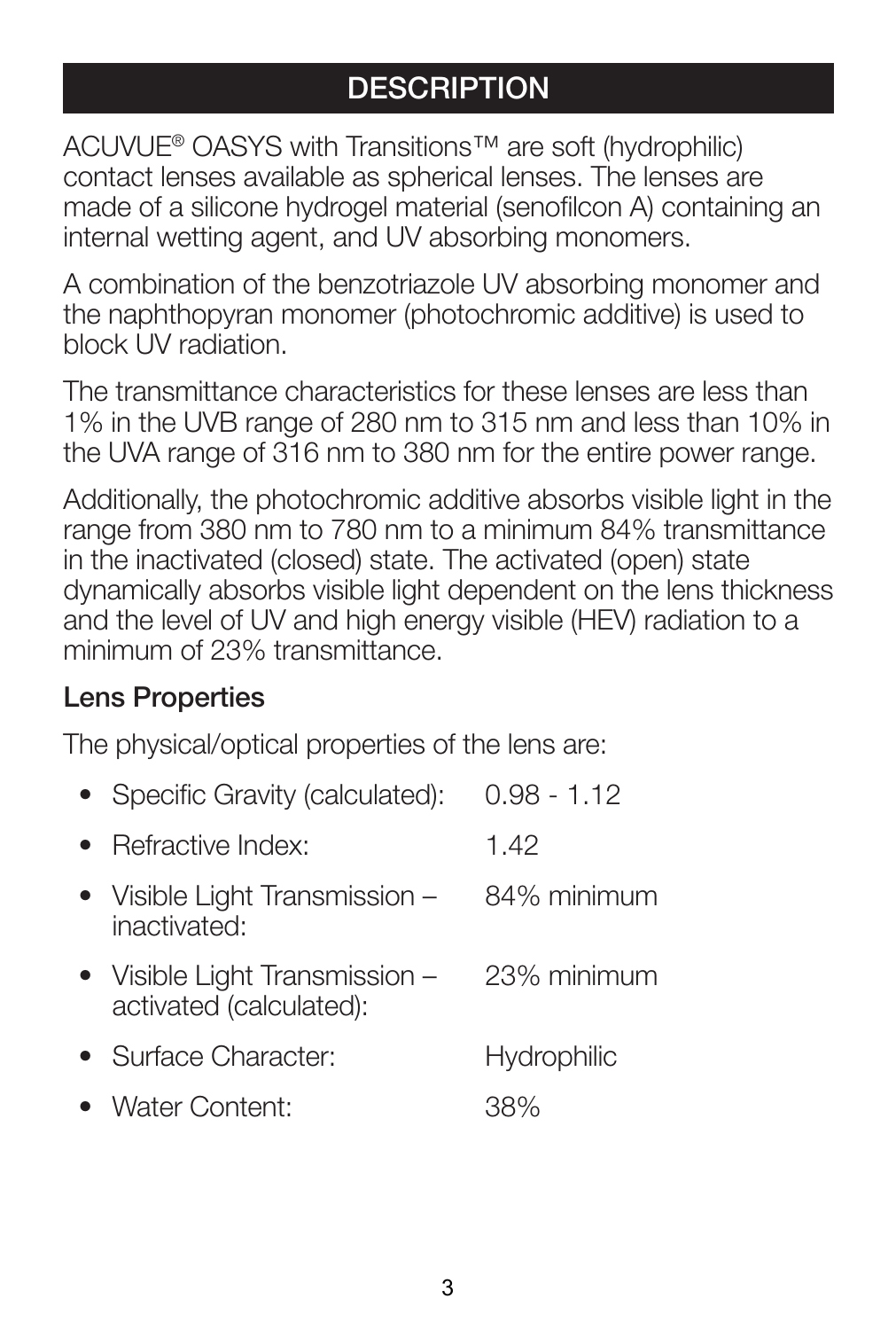• Oxygen Permeability (Dk):

 $103 \times 10^{-11}$  (cm<sup>2</sup>/sec) (ml O $_{\rm 2}^{\rm /}$ ml x mm Hg) at 35°C

 $122 \times 10^{-11}$  (cm<sup>2</sup>/sec) (ml O $_{\rm 2}^{\rm /}$ ml x mm Hg) at 35°C

# **Lens Parameters Ranges**:

- 
- Center Thickness: Varies with power
- 
- Spherical Power (D):  $-20.00D$  to  $+20.00D$

# **VALUE METHOD**

Fatt (boundary corrected, edge corrected)

Fatt (boundary corrected, non-edge corrected)

• Diameter (DIA): 12.0 mm to 15.0 mm

- Base Curve (BC): 7.85 mm to 10.00 mm
	-

# **AVAILABLE LENS PARAMETERS**

ACUVUE® OASYS with Transitions™ contact lenses are hemispherical shells of the following dimensions:

| Diameter (DIA):          | $14.0 \text{ mm}$     |  |
|--------------------------|-----------------------|--|
| <b>Center Thickness:</b> | 0.085 mm to 0.217 mm  |  |
|                          | (varies with power)   |  |
| <b>Base Curve (BC):</b>  | 8.4 mm, 8.8 mm        |  |
| Powers (D):              | $-12,00D$ to $+8,00D$ |  |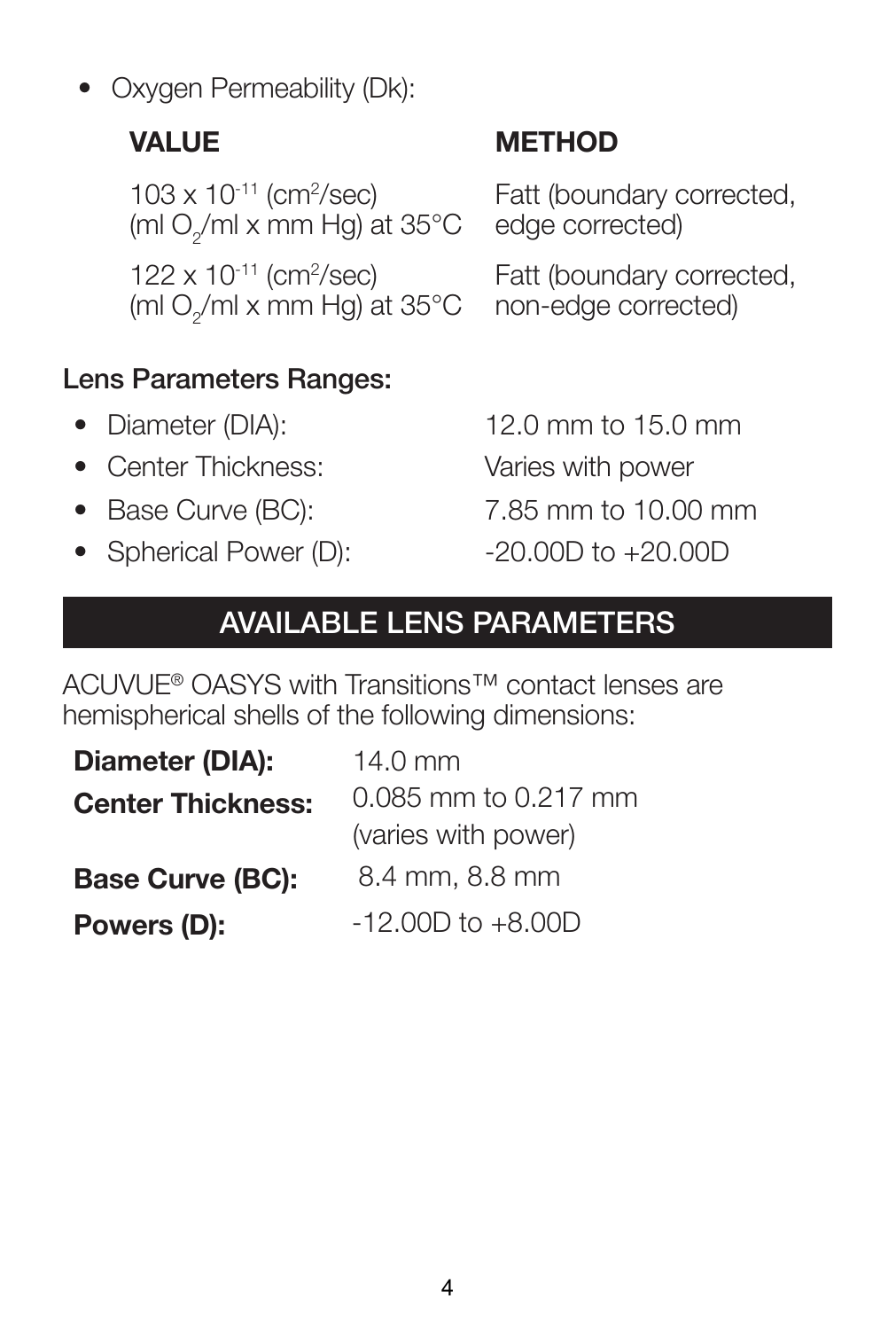# **TRANSMITTANCE CURVES**

ACUVUE® OASYS with Transitions™ contact lens vs. 24 yr. old human cornea vs. 25 yr. old human crystalline lens.



\* The data was obtained from measurements taken through the central 2 mm x 7.5 mm portion for the thinnest marketed lens (-0.25D lens, 0.085 mm center thickness).

<sup>1</sup> Lerman, S., Radiant Energy and the Eye, MacMillan, New York, 1980, p. 58, figure 2-21. 2 Waxler, M., Hitchins, V.M., Optical Radiation and Visual Health, CRC Press, Boca Raton, Florida, 1986, p. 19, figure 5.

3 The data was obtained from measurements taken through the central 6 mm portion for the thinnest marketed lens (-0.25D lens, 0.085 mm center thickness). The method for measuring the transmittance in the activated state is based on visible range 380 nm to 780 nm utilizing a spectrophotometer and an activation source. **Note:** There is no impact to the level of UV blocking in the activated state compared to the inactivated state.

# **ACTIONS**

In its hydrated state, the contact lens, when placed on the cornea, acts as a refracting medium to focus light rays on the retina.

A combination of the benzotriazole UV absorbing monomer and the naphthopyran monomer (photochromic additive) is used to block UV radiation.

The transmittance characteristics are less than 1% in the UVB range of 280 nm to 315 nm and less than 10% in the UVA range of 316 nm to 380 nm for the entire power range.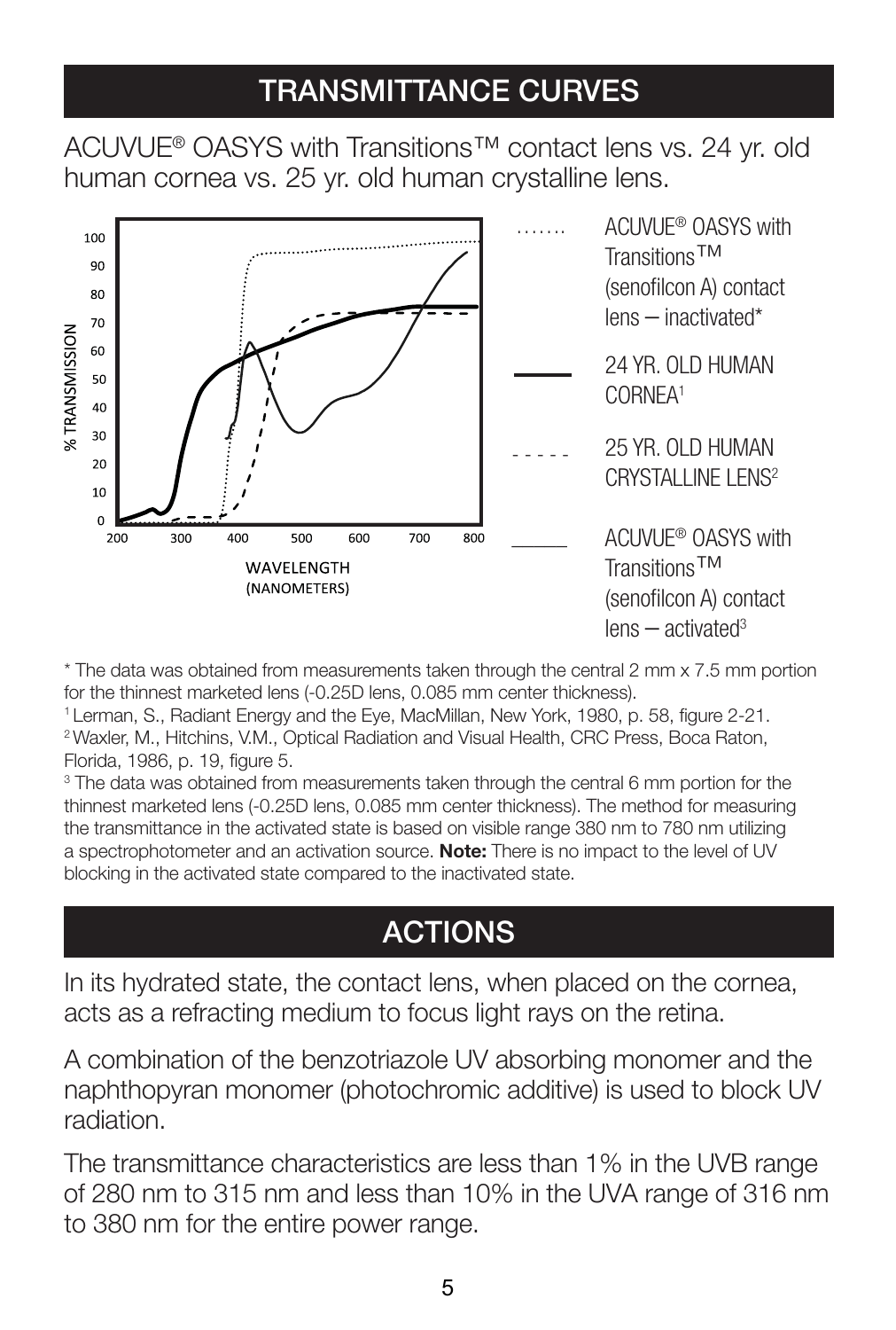The photochromic additive dynamically absorbs visible light allowing for the attenuation of bright light. These lenses absorb visible light in the range from 380 nm to 780 nm to a minimum 84% transmittance in the inactivated (closed) photochromic state and to a minimum of 23% transmittance in the activated (open) photochromic state dependent on the lens thickness and the level of absorbed UV and high energy visible (HEV) radiation.

**WARNING: UV absorbing contact lenses are NOT substitutes for protective UV absorbing eyewear, such as UV absorbing goggles or sunglasses because they do not completely cover the eye and surrounding area. The patient should continue to use UV absorbing eyewear as directed.**

**NOTE: Long-term exposure to UV radiation is one of the risk factors associated with cataracts. Exposure is based on a number of factors such as environmental conditions (altitude, geography, cloud cover) and personal factors (extent and nature of outdoor activities). UV blocking contact lenses help provide protection against harmful UV radiation. However, clinical studies have not been done to demonstrate that wearing UV blocking contact lenses reduces the risk of developing cataracts or other eye disorders. The Eye Care Professional should be consulted for more information.**

# **INDICATIONS (USES)**

ACUVUE® OASYS with Transitions™ (senofilcon A) contact lenses (spherical) are indicated for daily wear for the optical correction of refractive ametropia (myopia and hyperopia) in phakic or aphakic persons with non-diseased eyes who may have 1.00D or less of astigmatism.

These lenses are also indicated for the attenuation of bright light as they contain a photochromic additive which dynamically absorbs visible light.

These lenses contain a UV Blocker to help protect against transmission of harmful UV radiation to the cornea and into the eye.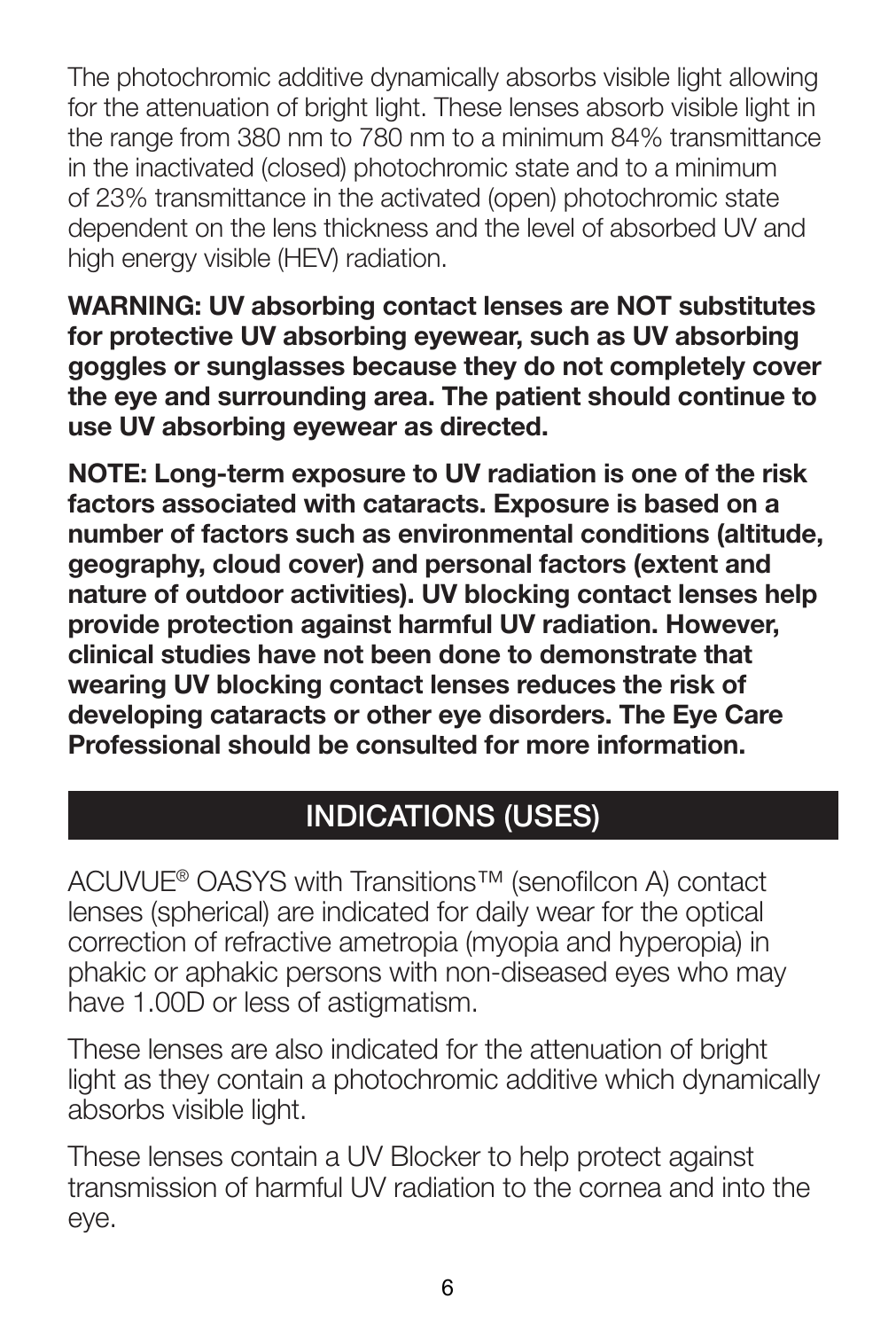Eye Care Professionals may prescribe the lenses for frequent/ planned replacement wear with cleaning, disinfection and scheduled replacement (see REPLACEMENT SCHEDULE). When prescribed for frequent/planned replacement wear, the lenses may be disinfected using a chemical disinfection system only and should be discarded after the recommended wearing period as prescribed by the Eye Care Professional.

When the lenses are worn in a frequent/planned replacement modality, they are intended to be worn for up to 2 weeks (14 days).

# **CONTRAINDICATIONS (REASONS NOT TO USE)**

**DO NOT USE** these lenses when any of the following conditions exist:

- Acute or subacute inflammation or infection of the anterior chamber of the eye.
- Any eye disease, injury, or abnormality that affects the cornea, conjunctiva, or eyelids.
- Severe insufficiency of lacrimal secretion (dry eye).
- Corneal hypoesthesia (reduced corneal sensitivity).
- Any systemic disease that may affect the eye or be exaggerated by wearing contact lenses.
- Allergic reactions of ocular surfaces or adnexa that may be induced or exaggerated by wearing contact lenses or use of contact lens solutions.
- Ocular irritation due to allergic reactions which may be caused by use of contact lens solutions (e.g. cleaning and disinfecting solutions, rewetting drops, etc.) that contain chemicals or preservatives (such as mercury, Thimerosal, etc.) to which some people may develop an allergic response.
- Any active corneal infection (bacterial, fungal, protozoal, or viral).
- If eyes become red or irritated.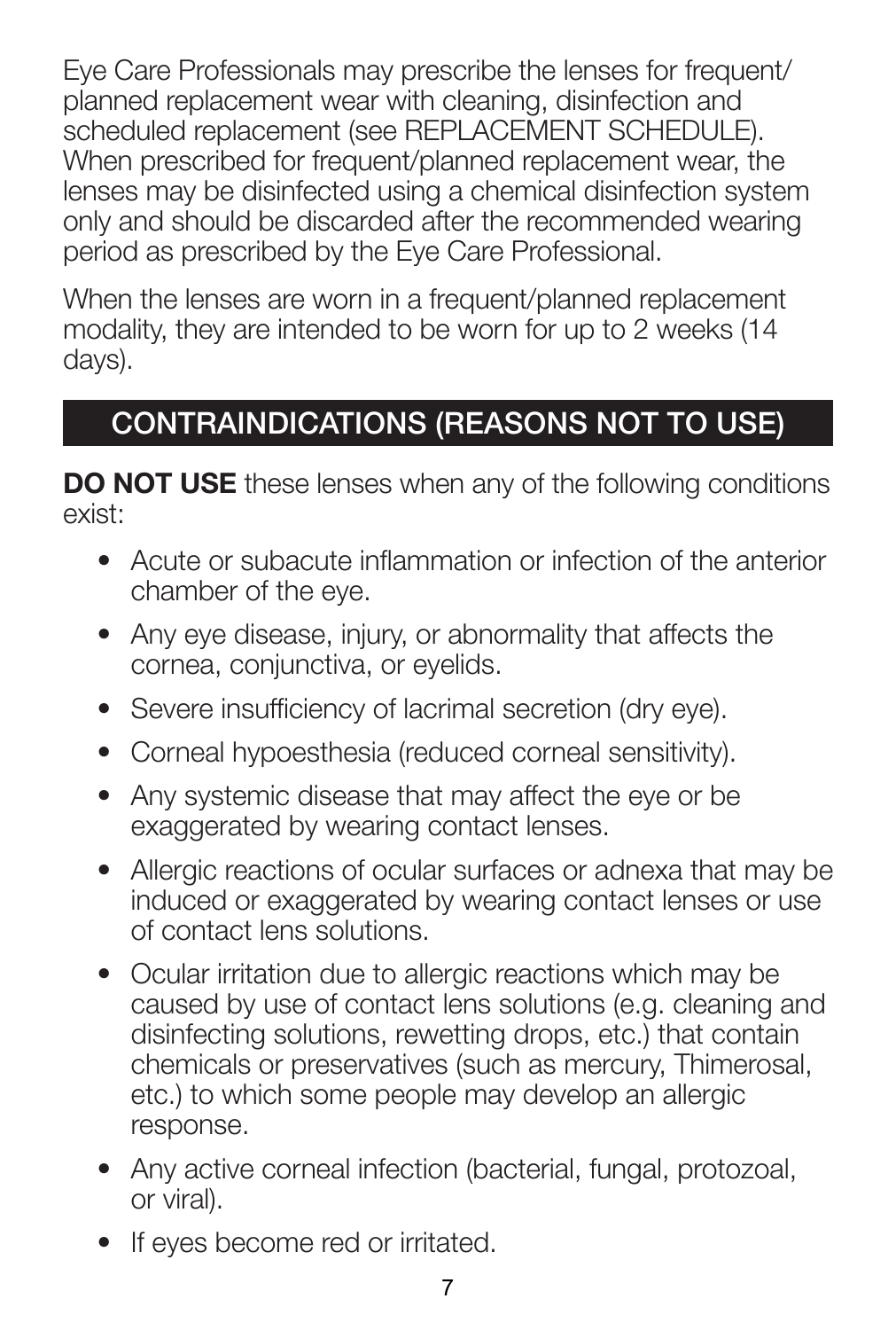# **WARNINGS**

**Patients should be advised of the following warnings pertaining to contact lens wear:**

**EYE PROBLEMS, INCLUDING CORNEAL ULCERS, CAN DEVELOP RAPIDLY AND LEAD TO LOSS OF VISION. IF THE PATIENT EXPERIENCES:**

- **Eye Discomfort,**
- **Excessive Tearing,**
- **Vision Changes,**
- **Loss of Vision,**
- **Eye Redness, or**
- **Other Eye Problems,**

#### **THE PATIENT SHOULD BE INSTRUCTED TO IMMEDIATELY REMOVE THE LENSES AND PROMPTLY CONTACT THE EYE CARE PROFESSIONAL.**

- Patients should be instructed not to wear their lenses while sleeping. Clinical studies have shown that when daily wear users wear their lenses overnight (outside the intended indication), the risk of ulcerative keratitis is greater than among those who do not wear them overnight.4
- Studies have shown that contact lens wearers who are smokers have a higher incidence of adverse reactions than nonsmokers.
- Problems with contact lenses or lens care products could result in serious injury to the eye. Patients should be cautioned that proper use and care of contact lenses and lens care products, including lens cases, are essential for the safe use of these products.
- The overall risk of ulcerative keratitis may be reduced by carefully following directions for lens care, including cleaning the lens case.

<sup>4</sup> New England Journal of Medicine, September 21, 1989; 321 (12), pp. 773-783.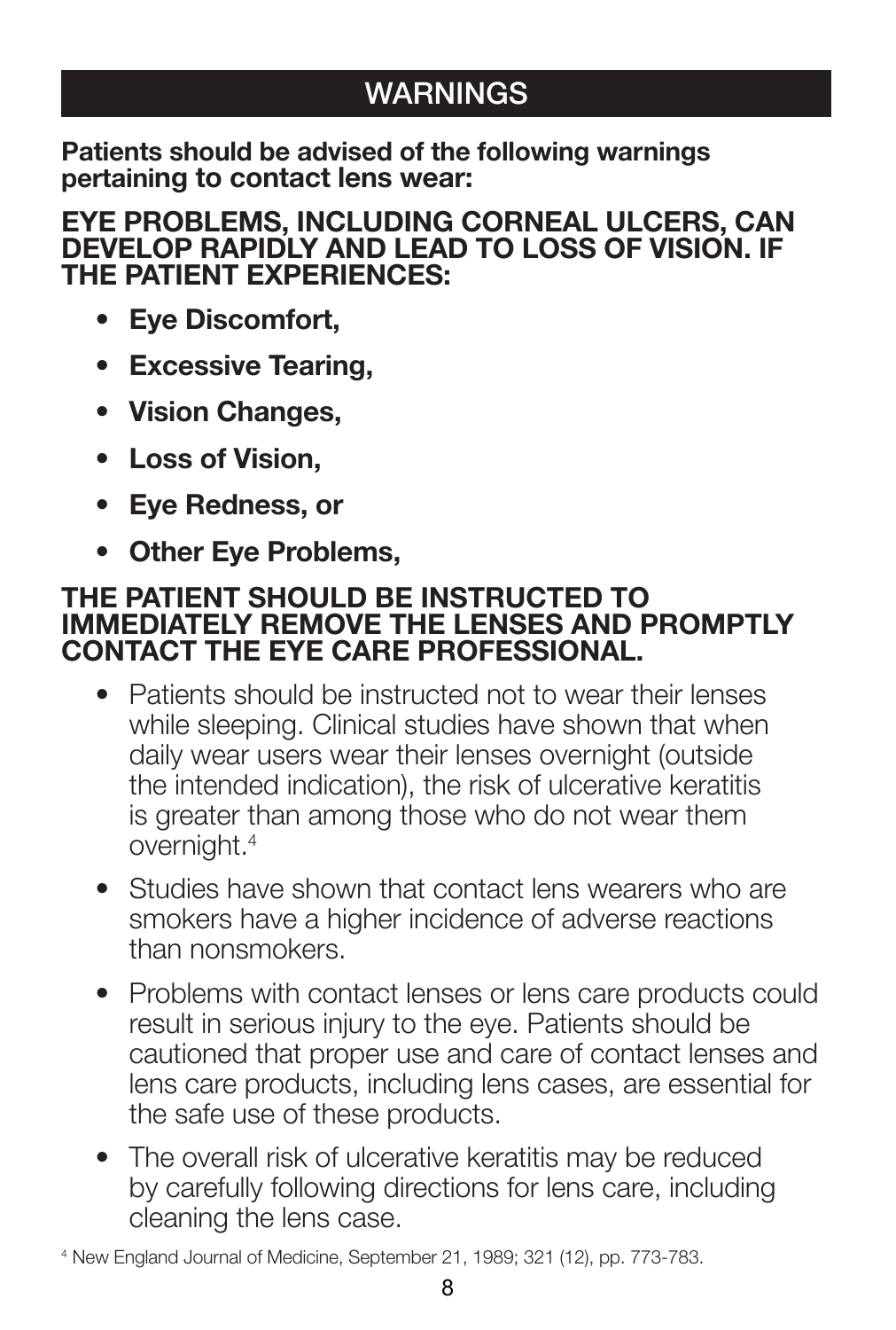### **Specific Instructions for Use and Warnings:**

### **• Water Activity**

### **Instruction for Use**

Do not expose contact lenses to water while wearing them.

### **WARNING:**

Water can harbor microorganisms that can lead to severe infection, vision loss, or blindness. If lenses have been submersed in water when participating in water sports or swimming in pools, hot tubs, lakes, or oceans, the patient should be instructed to discard them and replace them with a new pair. The Eye Care Professional should be consulted for recommendations regarding wearing lenses during any activity involving water.

## **• Soaking and Storing Your Lenses**

### **Instruction for Use**

Use only fresh multi-purpose (contact lens disinfecting) solution each time the lenses are soaked (stored).

### **WARNING:**

Do not reuse or "top-off" old solution left in the lens case since solution reuse reduces effective lens disinfection and could lead to severe infection, vision loss, or blindness.

"Topping-Off" is the addition of fresh solution to solution that has been sitting in the case.

### **• Discard Date on Multi-Purpose Solution Bottle**

### **Instructions for Use**

–Discard any remaining solution after the recommended time period indicated on the bottle of multi-purpose solution used for disinfecting and soaking the contact lenses.

–The discard date refers to the time that the patient can safely use the contact lens care product after the bottle has been opened. It is not the same as the expiration date, which is the last date that the product is still effective before it is opened.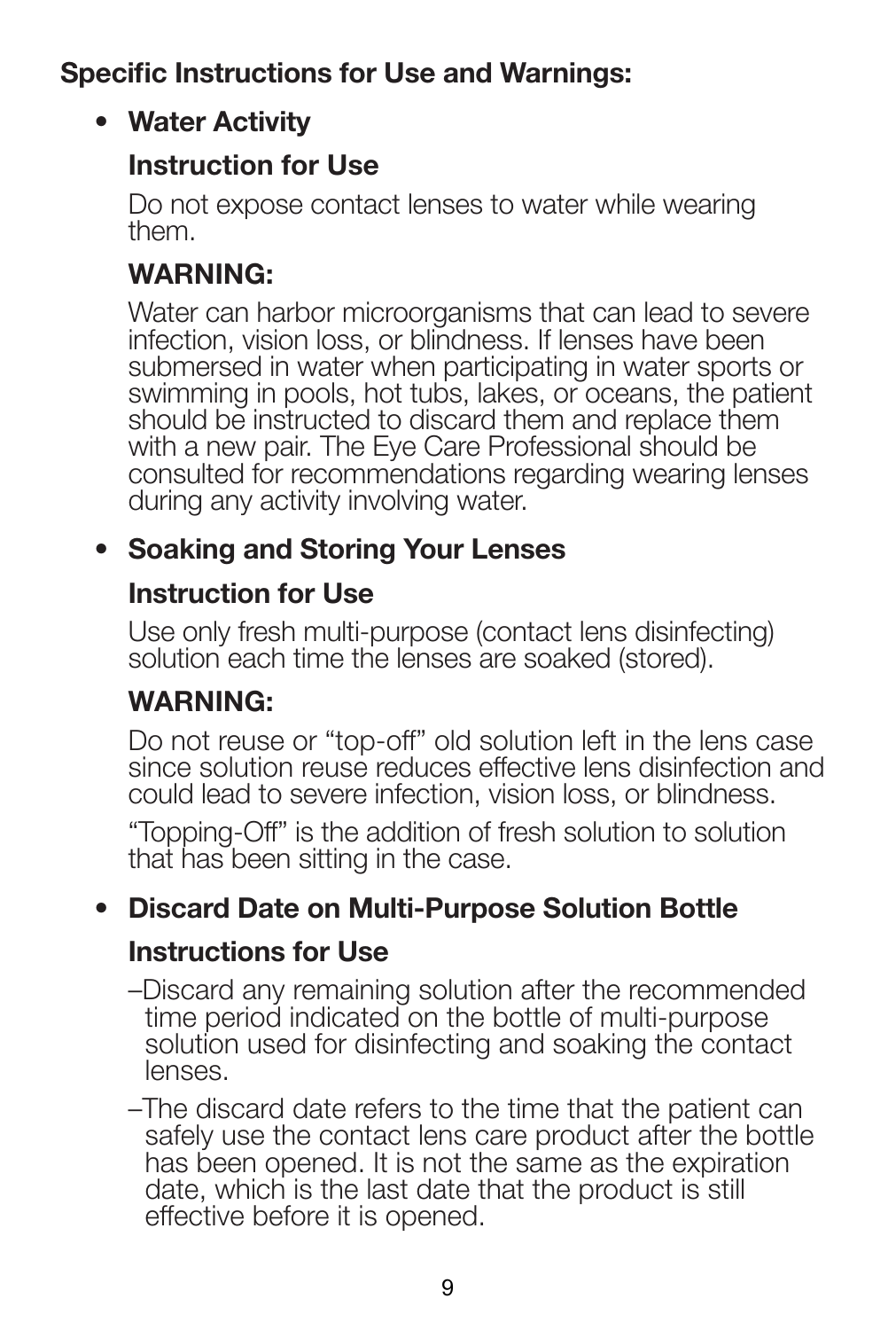### **WARNING:**

Using multi-purpose solution beyond the discard date could result in contamination of the solution and can lead to severe infection, vision loss, or blindness.

- –To avoid contamination, DO NOT touch tip of container to any surface. Replace cap after using.
- –To avoid contaminating the solution, DO NOT transfer to other bottles or containers.

### **• Rub and Rinse Time**

### **Instruction for Use**

To adequately disinfect the lenses, the patient should rub and rinse the lenses according to the recommended lens rubbing and rinsing times in the labeling of the multipurpose solution.

### **WARNING:**

- –Rub and rinse lenses for the recommended amount of time to help prevent serious eye infections.
- –Never use water, saline solution, or rewetting drops to disinfect the lenses. These solutions will not disinfect the lenses. Not using the recommended disinfectant can lead to severe infection, vision loss, or blindness.

### **• Lens Case Care**

#### **Instructions for Use**

- –Empty and clean contact lens cases with digital rubbing using fresh, sterile disinfecting solution/contact lens cleaner. Never use water. Cleaning should be followed by rinsing with fresh, sterile disinfecting solutions (never use water) and wiping the lens cases with fresh, clean tissue is recommended. Never air-dry or recap the lens case lids after use without any additional cleaning methods. If air-drying, be sure that no residual solution remains in the case before allowing it to air-dry.
- –Replace the lens case according to the directions provided by the Eye Care Professional or the manufacturer's labeling that accompanies the case.
- –Contact lens cases can be a source of bacterial growth.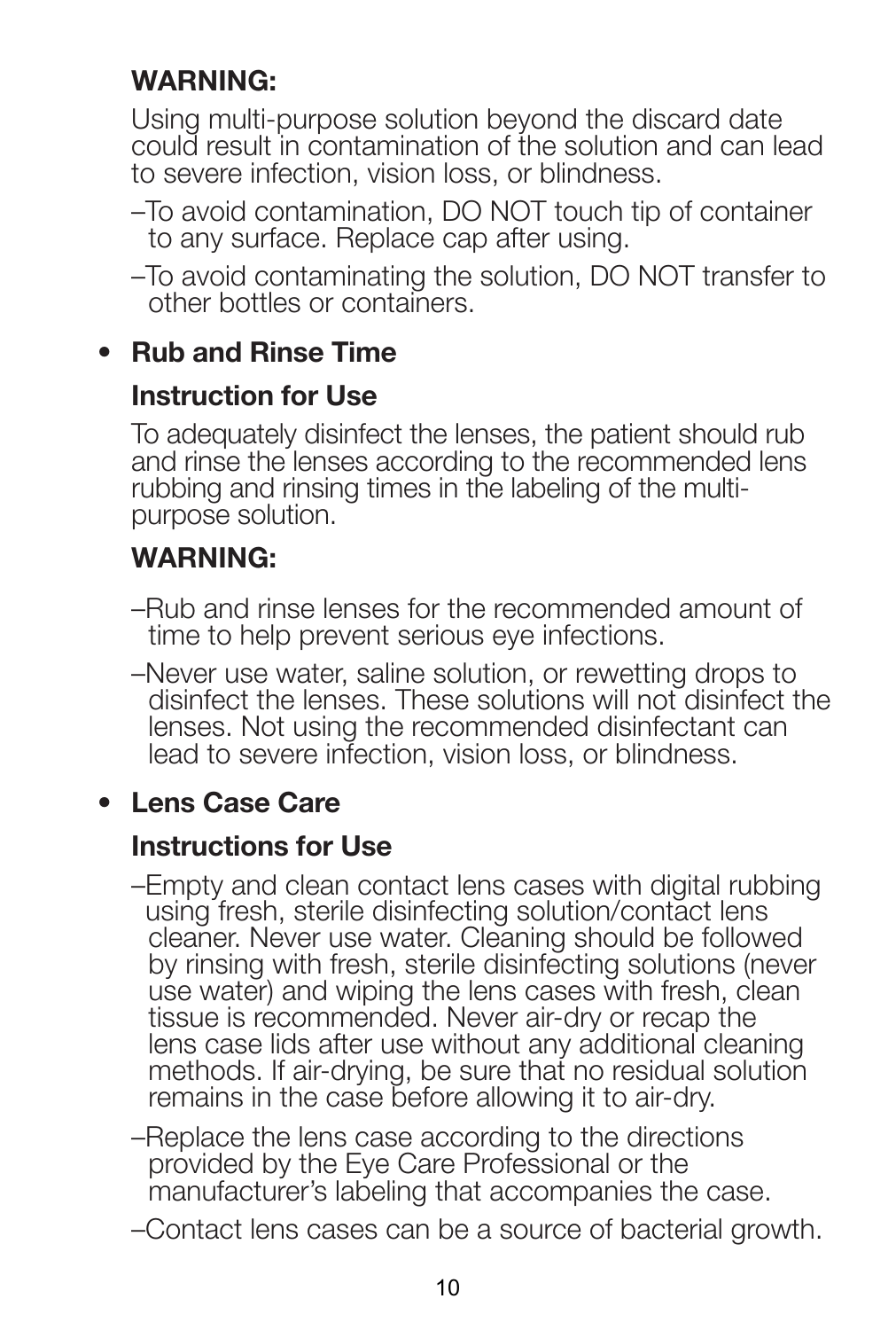### **WARNING:**

Do not store lenses or rinse lens cases with water or any non-sterile solution. Only fresh multi-purpose solution should be used to prevent contamination of the lenses or lens case. Use of non-sterile solution can lead to severe infection, vision loss, or blindness.

# **PRECAUTIONS**

#### **Special Precautions for Eye Care Professionals:**

• Due to the small number of patients enrolled in clinical investigation of lenses, all refractive powers, design configurations, or lens parameters available in the lens material are not evaluated in significant numbers. Consequently, when selecting an appropriate lens design and parameters, the Eye Care Professional should consider all characteristics of the lens that can affect lens performance and ocular health, including oxygen permeability, wettability, central and peripheral thickness, and optic zone diameter.

The potential impact of these factors on the patient's ocular health should be carefully weighed against the patient's need for refractive correction; therefore, the continuing ocular health of the patient and lens performance on the eye should be carefully monitored by the prescribing Eye Care Professional.

- Patients who wear these lenses to correct presbyopia using monovision may not achieve the best corrected visual acuity for either far or near vision. Visual requirements vary with the individual and should be considered when selecting the most appropriate type of lens for each patient.
- Eye Care Professionals should instruct the patient to remove lenses immediately if the eyes become red or irritated.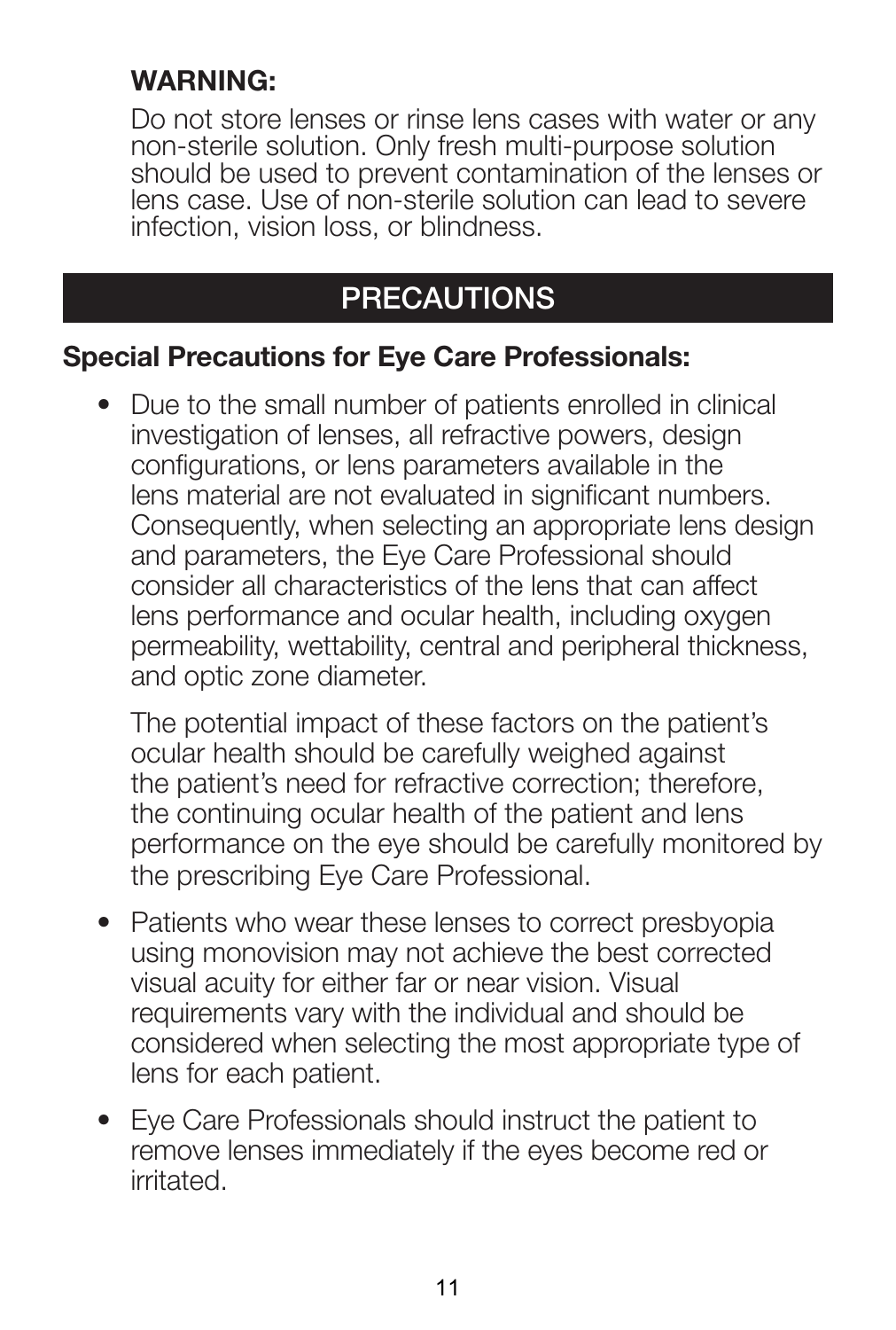- Eye Care Professionals should inform the patient that there is no data available on the safety driving performance with ACUVUE® OASYS with Transitions™ contact lenses for individuals age 50 and older who may have lens opacities.
- Eye Care Professionals should instruct the patient to always have a functional pair of spectacles with a current prescription available to use if the patient becomes unable to wear contact lenses, or in circumstances where contact lens wear is not advised.

### **Eye Care Professionals should carefully instruct patients about the following care regimen and safety precautions.**

### **Handling Precautions:**

- DO NOT use if the sterile blister package is opened or damaged.
- Always wash and rinse hands before handling lenses. It is best to put on lenses before putting on makeup.
- Carefully follow the handling, insertion, removal, cleaning, disinfecting, storing and wearing instructions in the PATIENT INSTRUCTION GUIDE for these lenses and those prescribed by the Eye Care Professional.
- Never use tweezers or other tools to remove lenses from the lens container. Slide the lens up the side of the bowl until it is free of the container.

### **Lens Wearing Precautions:**

- If the lens sticks (stops moving) on the eye, follow the recommended directions in "Care For A Sticking (Non-Moving) Lens." The lens should move freely on the eye for the continued health of the eye. If non-movement of the lens continues, the patient should be instructed to immediately consult his or her Eye Care Professional.
- Never wear lenses beyond the period recommended by the Eye Care Professional.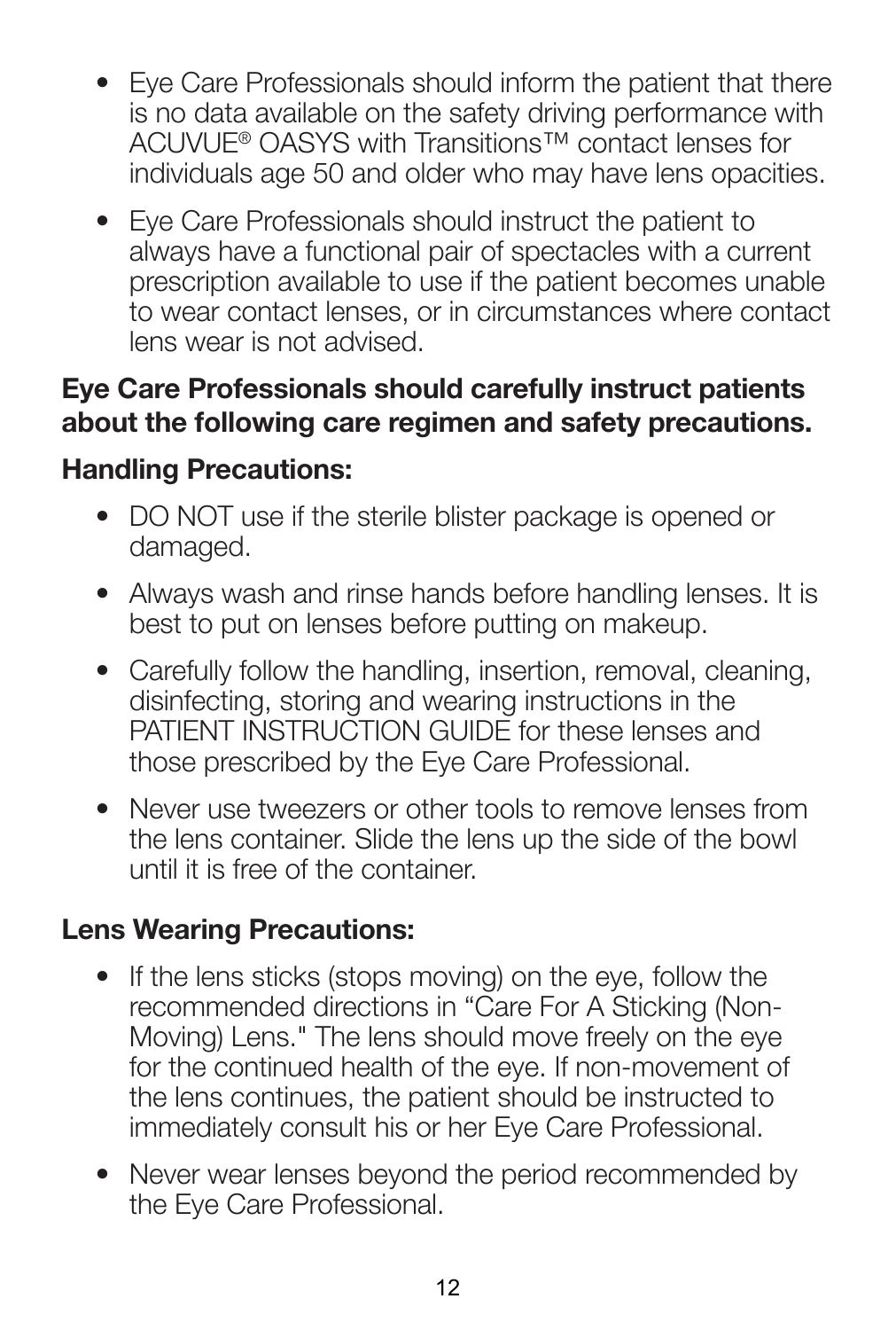- The patient should be advised to never allow anyone else to wear their lenses. Sharing lenses greatly increases the chance of eye infections.
- If aerosol products, such as hairspray, are used while wearing lenses, exercise caution and keep eyes closed until the spray has settled.
- Avoid all harmful or irritating vapors and fumes while wearing lenses.
- Be aware that wearing a darkened ACUVUE® OASYS with Transitions™ lens on only one eye is not recommended because it may cause disturbances in the patient's ability to accurately judge depth and the motion of objects. It may also create a cosmetic concern. Therefore, unilateral vision correction is not recommended for ACUVUE® OASYS with Transitions™ contact lenses; it is recommended that a 0.00D photochromic lens be worn on the other eye in this instance.
- Be aware that ACUVUE® OASYS with Transitions™ contact lenses are not intended for use as protection against artificial light sources, such as sun lamps, lasers, etc.
- The patient should be advised to never stare directly at the sun or at an eclipse with or without ACUVUE® OASYS with Transitions™ contact lenses.
- The patient should be advised to never rinse the lenses in water from the tap. Tap water contains many impurities that can contaminate or damage the lenses and may lead to eye infection or injury.

#### **Lens Care Precautions:**

- Different solutions cannot always be used together and not all solutions are safe for use with all lenses. Use only recommended solutions.
- Never use solutions recommended for conventional hard contact lenses only.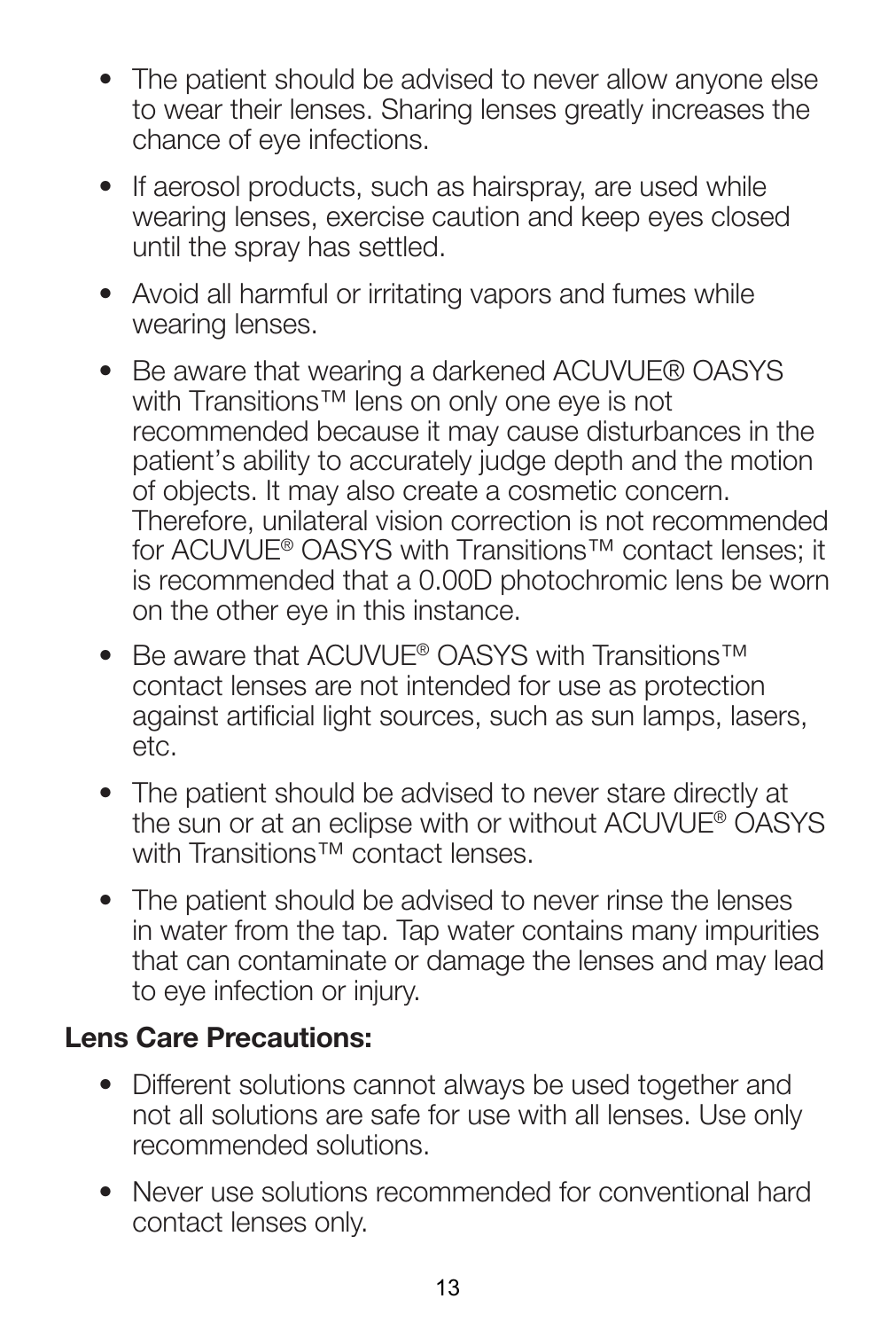- Always use fresh, unexpired lens care solutions and lenses. Always follow directions in the package inserts for the use of contact lens solutions.
- Do not change solution without consulting with the Eye Care Professional.
- Sterile unpreserved solutions, when used, should be discarded after the time specified in the directions.
- Do not use saliva or anything other than the recommended solutions for lubricating or wetting lenses.
- Always keep the lenses completely immersed in the recommended storage solution when the lenses are not being worn (stored). Prolonged periods of drying (e.g. exposing the lens to air for 30 minutes or more) will reduce the ability of the lens surface to return to a wettable state. If the lens surface does become dried out, discard the lens and use a new one.
- Always store worn ACUVUE® OASYS with Transitions™ contact lenses in the lens case and out of direct sunlight.

#### **Other Topics to Discuss with Patients:**

- Always contact the Eye Care Professional before using any medicine in the eyes.
- Certain medications, such as antihistamines, decongestants, diuretics, muscle relaxants, tranquilizers and those for motion sickness may cause dryness of the eye, increased lens awareness, or blurred vision. Should such conditions exist, proper remedial measures should be prescribed.
- Oral contraceptive users could develop visual changes or changes in lens tolerance when using contact lenses. Patients should be cautioned accordingly.
- Do not change lens type (e.g. brand name, etc.) or parameters (e.g. diameter, base curve, lens power, etc.) without consulting the Eye Care Professional.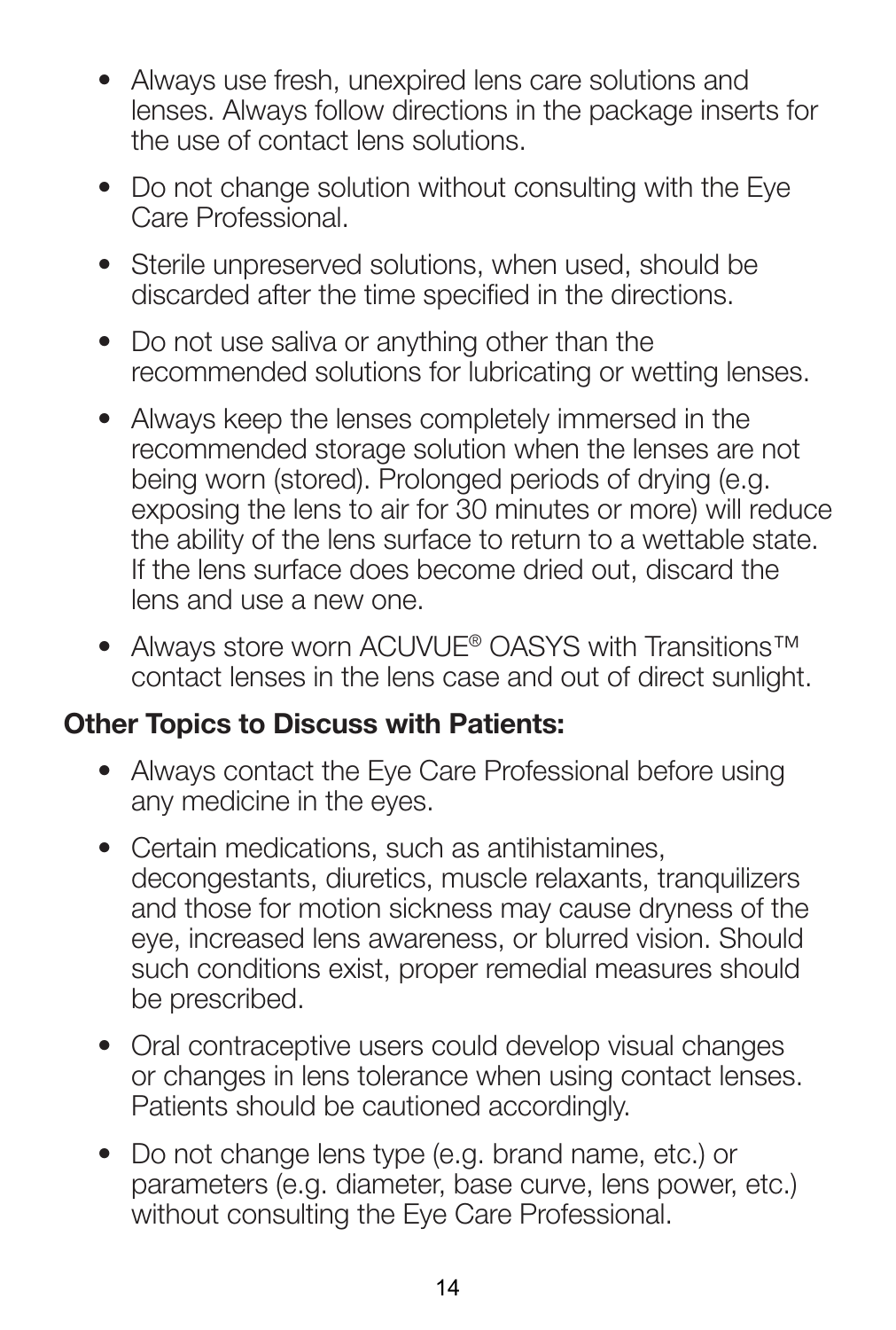- Instruct patients to always confirm the lens parameters printed on the multi-pack and on the individual lens package match their prescription. If there is a mismatch the patient should not use the product.
- As with any contact lens, follow-up visits are necessary to assure the continuing health of the patient's eyes. The patient should be instructed as to a recommended followup schedule.
- Always store individual unopened ACUVUE® OASYS with Transitions™ blisters out of direct sunlight.

#### **Who Should Know That the Patient is Wearing Contact Lenses?**

- Patients should inform all doctors (Health Care Professionals) about being a contact lens wearer.
- Patients should always inform their employer of being a contact lens wearer. Some jobs may require use of eye protection equipment or may require that the patient not wear contact lenses.

# **ADVERSE REACTIONS**

#### **The patient should be informed that the following problems may occur when wearing contact lenses:**

- The eye may burn, sting, and/or itch.
- There may be less comfort than when the lens was first placed on the eye.
- There may be a feeling of something in the eye (foreign body, scratched area).
- There may be the potential for some temporary impairment due to peripheral infiltrates, peripheral corneal ulcers, or corneal erosion. There may be the potential for other physiological observations, such as local or generalized edema, corneal neovascularization, corneal staining, injection, tarsal abnormalities, iritis and conjunctivitis, some of which are clinically acceptable in low amounts.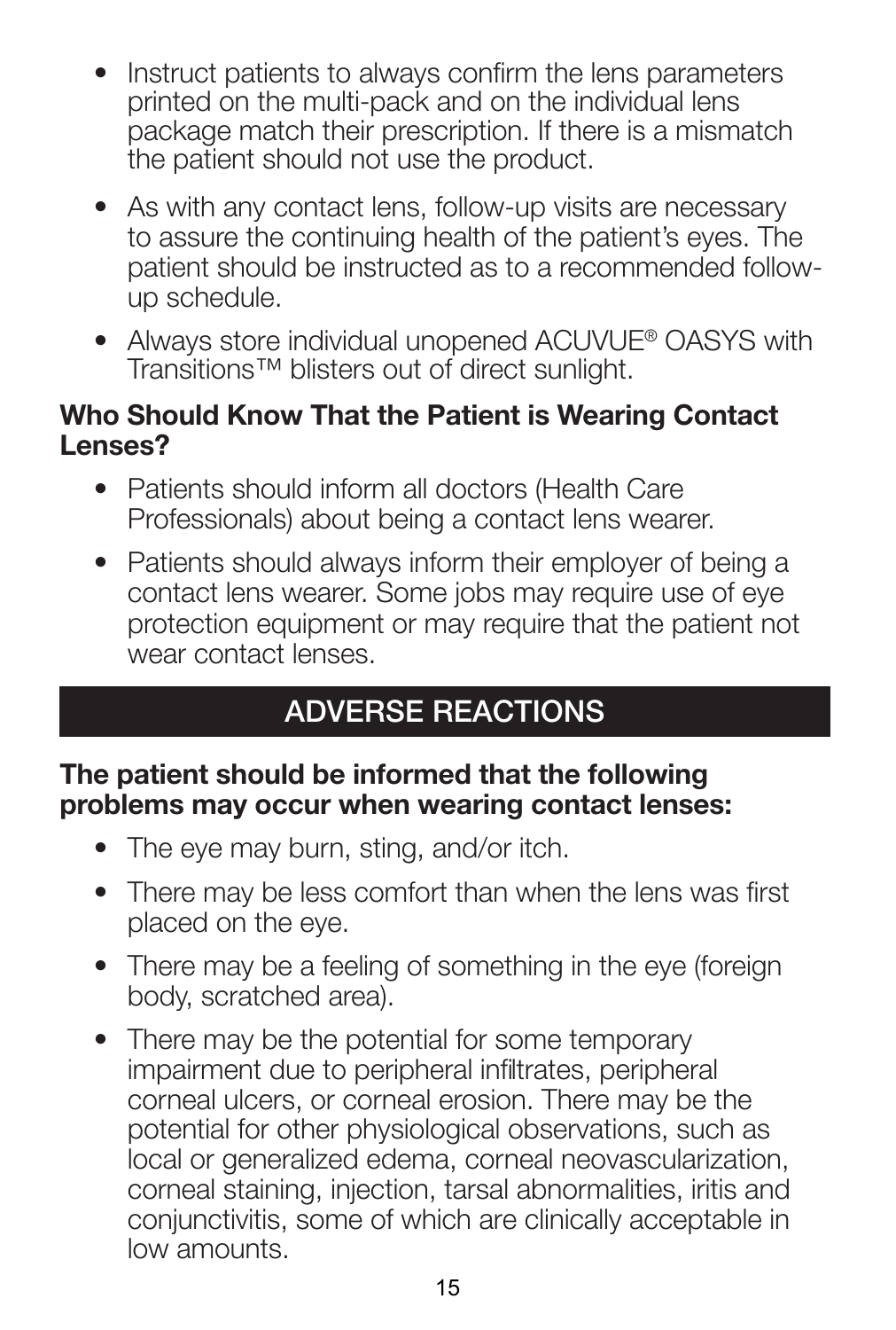- There may be excessive watering, unusual eye secretions, or redness of the eye.
- Poor visual acuity, blurred vision, rainbows, or halos around objects, photophobia, or dry eyes may also occur if the lenses are worn continuously or for too long a time.
- The patient should be instructed to conduct a simple 3-part self-examination at least once a day. They should ask themselves:
	- How do the lenses feel on my eyes?
	- How do my eyes look?
	- Have I noticed a change in my vision?

If the patient reports any problems, he or she should be instructed to IMMEDIATELY REMOVE THE LENS. If the problem or discomfort stops and the lens appears undamaged, the patient should clean and rinse the lens with a recommended contact lens care solution and reinsert the lens. If after reinserting the lens, the problem continues, the patient should discard the lens and place a new fresh lens on the eye.

If after inserting the new lens, the problem continues, the patient should be directed to IMMEDIATELY REMOVE THE LENS AND CONTACT HIS OR HER EYE CARE PROFESSIONAL.

The patient should be advised that when any of the above symptoms occur, a serious condition such as infection, corneal ulcer, neovascularization, or iritis may be present. He or she should be instructed to seek immediate professional identification of the problem and prompt treatment to avoid serious eye damage.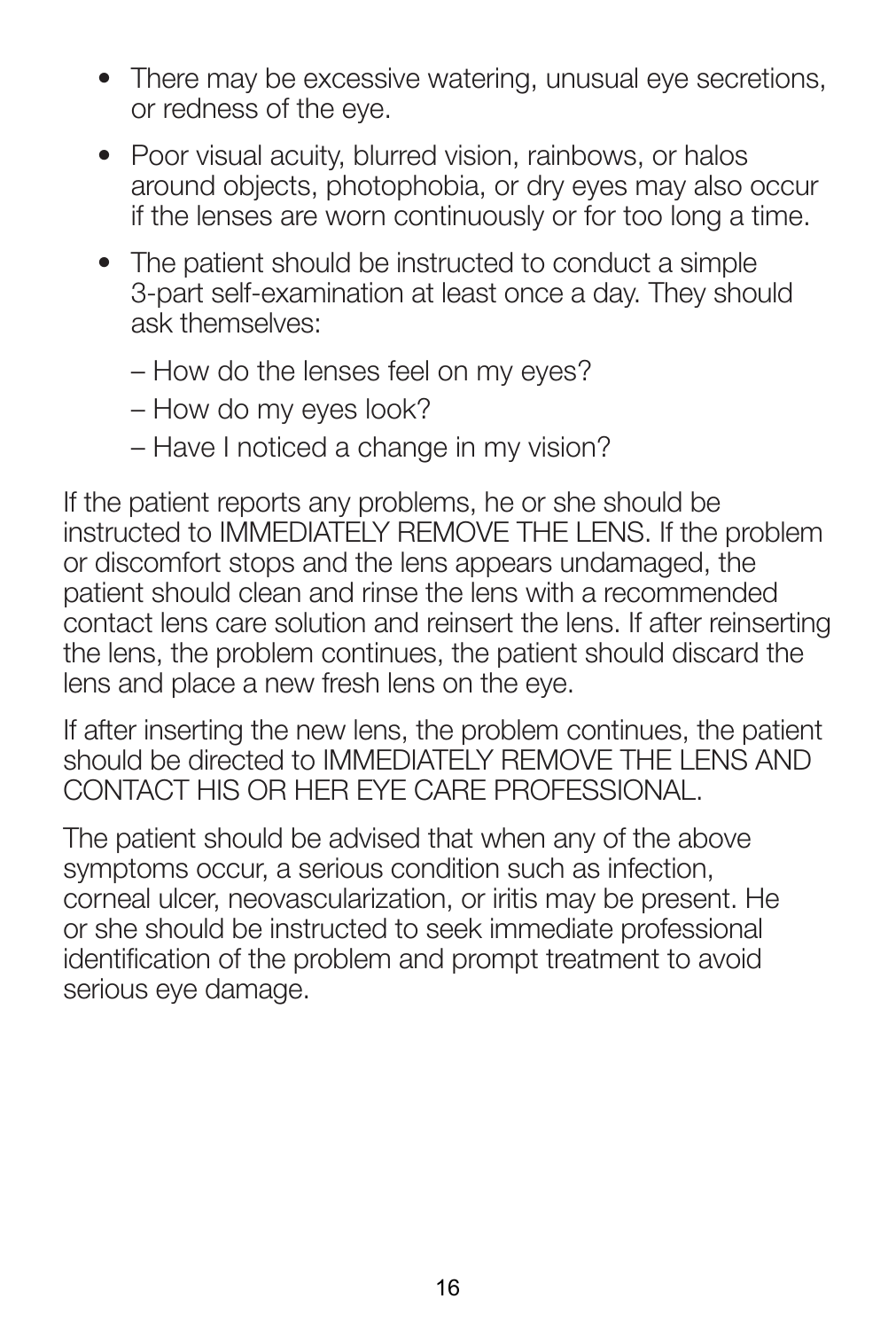# **GENERAL FITTING GUIDELINES**

### **A. Patient Selection**

Patients selected to wear these lenses should be chosen based on:

- Motivation to wear lenses
- Ability to follow instructions regarding lens wear care
- General health
- Ability to adequately handle and care for the lenses
- Ability to understand the risk and benefit of lens wear

Patients who do not meet the above criteria should not be provided with contact lenses.

## **B. Pre-Fitting Examination**

Initial evaluation of the patient should begin with a thorough case history to determine if there are any contraindications to contact lens wear. During the case history, the patient's visual needs and expectations should be determined as well as an assessment of their overall ocular, physical, and mental health.

Preceding the initial selection of trial contact lenses, a comprehensive ocular evaluation should be performed that includes, but is not limited to, the measurement of distance and near visual acuity, distance and near refractive prescription (including determining the preferred reading distance for presbyopes), baseline keratometry, and biomicroscopic evaluation.

Based on this evaluation, if it is determined that the patient is eligible to wear these lenses, the Eye Care Professional should proceed to the appropriate lens fitting instructions outlined below.

# **C. Initial Power Determination**

A spectacle refraction should be performed to establish the patient's baseline refractive status and to guide in the selection of the appropriate lens power. Remember to compensate for vertex distance if the refraction is greater than  $\pm 4.00D$ .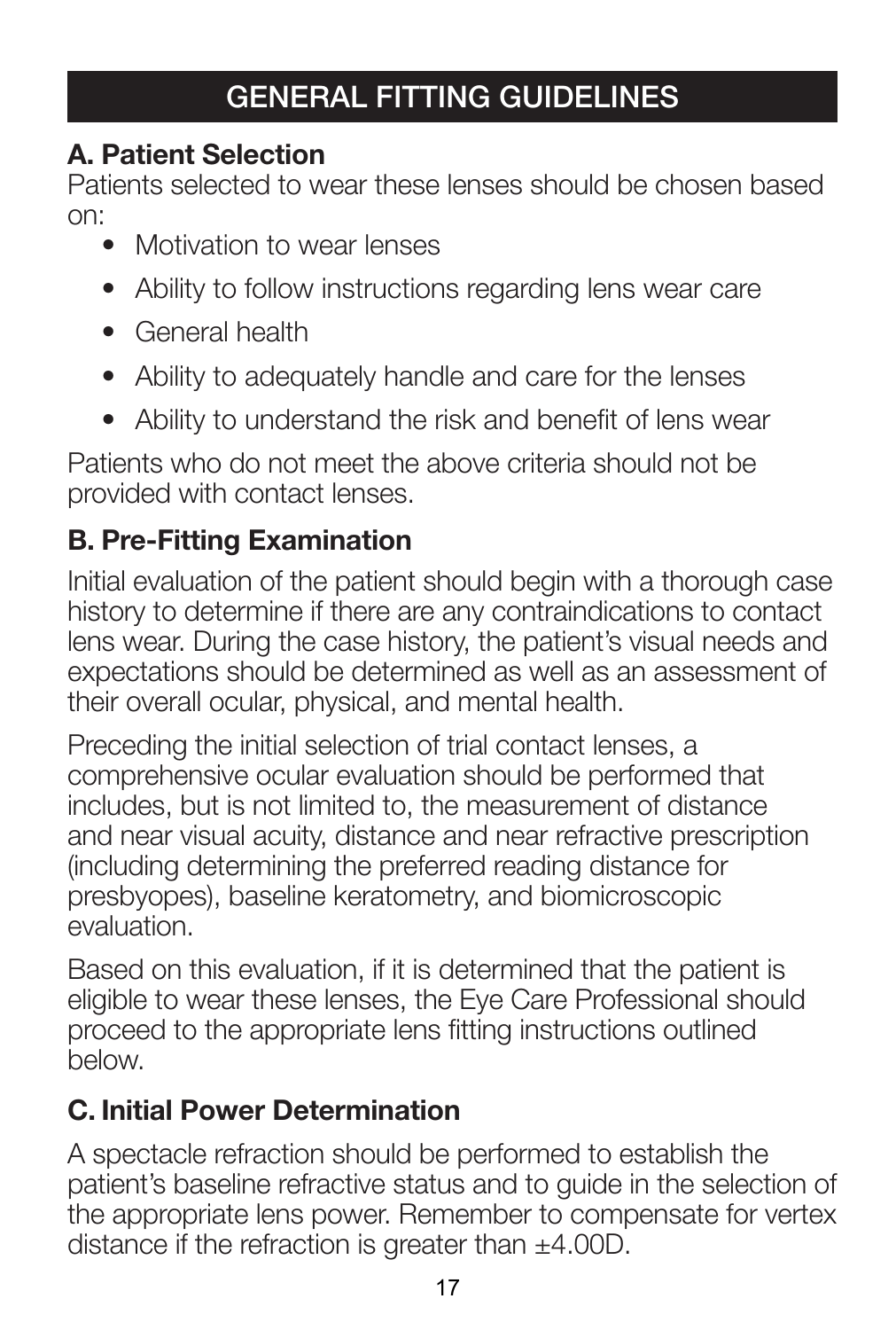## **D. Base Curve Selection (Trial Lens Fitting)**

The following trial lens should be selected for the patient regardless of keratometry readings. However, corneal curvature measurements should be performed to establish the patient's baseline ocular status.

### • **ACUVUE® OASYS with Transitions™:** 8.4 mm/14.0 mm

The trial lens should be placed on each of the patient's eyes and evaluated after the patient has adjusted to the lenses.

#### 1. Criteria of a Properly Fit Lens

A properly fit lens will center and completely cover the cornea (i.e. no limbal exposure), have sufficient movement to provide tear exchange under the contact lens with the blink, and be comfortable. The lens should move freely when manipulated digitally with the lower lid, and then return to its properly centered position when released.

#### 2. Criteria of a Flat Fitting Lens

A flat fitting lens may exhibit one or more of the following characteristics: decentration, incomplete corneal coverage (i.e. limbal exposure), excessive movement with the blink, and/or edge standoff. If the lens is judged to be flat fitting, it should not be dispensed to the patient.

#### 3. Criteria of a Steep Fitting Lens

A steep fitting lens may exhibit one or more of the following characteristics: insufficient movement with the blink. conjunctival indentation, and resistance when pushing the lens up digitally with the lower lid. If the lens is judged to be steep fitting, it should not be dispensed to the patient.

If the initial trial base curve is judged to be flat or steep fitting, the alternate base curve, if available, should be trial fit and evaluated after the patient has adjusted to the lens. The lens should move freely when manipulated digitally with the lower lid, and then return to a properly centered position when released.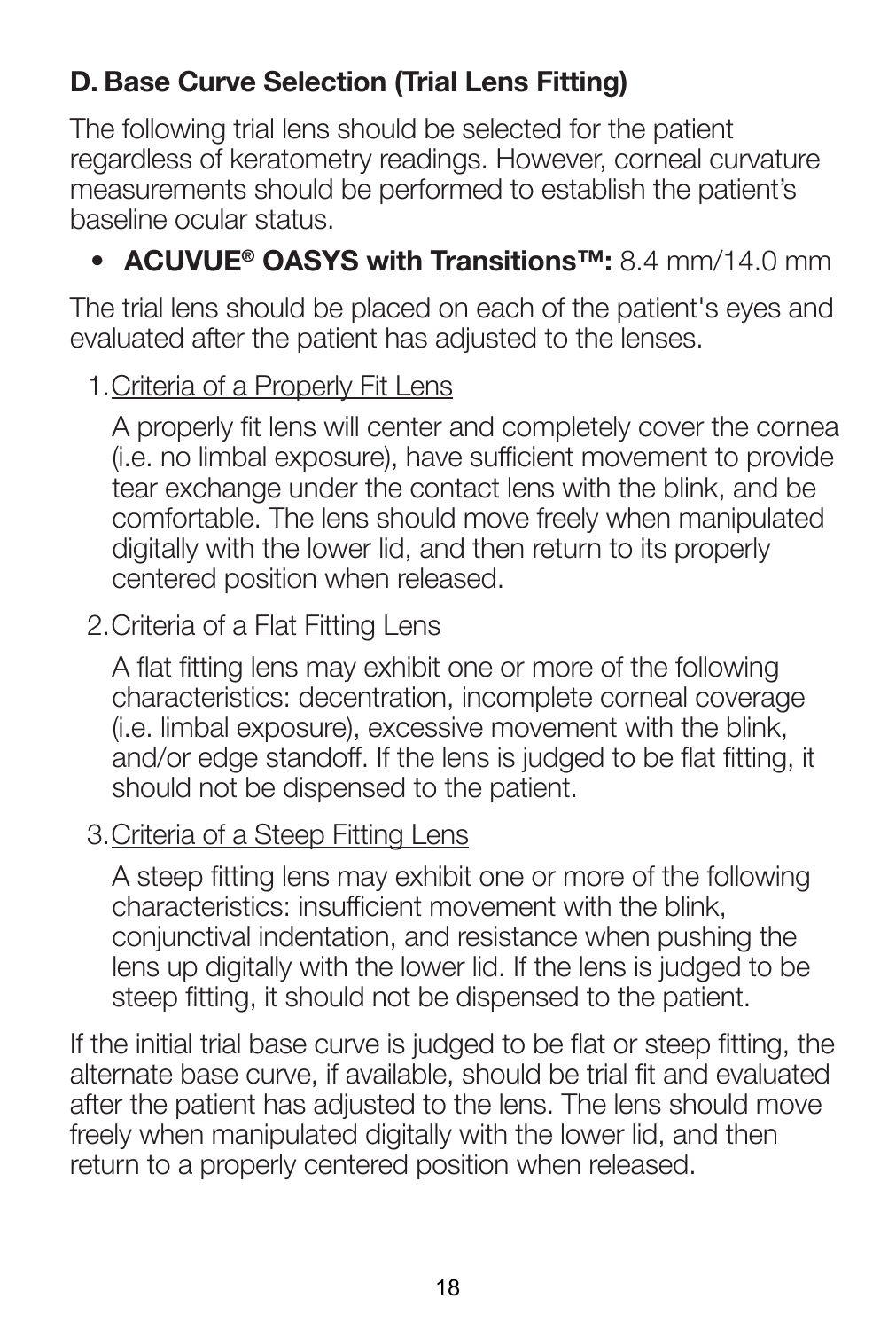# **E. Final Lens Power (Spherical)**

A spherical over-refraction should be performed to determine the final lens power after the lens fit is judged acceptable. The spherical over-refraction should be combined with the trial lens power to determine the final lens prescription. The patient should experience good visual acuity with the correct lens power unless there is excessive residual astigmatism.

| Example 1                  |          |  |  |
|----------------------------|----------|--|--|
| Diagnostic lens:           | $-2.00D$ |  |  |
| Spherical over-refraction: | $-0.25D$ |  |  |
| Final lens power:          | $-2.25D$ |  |  |
|                            |          |  |  |
| Example 2                  |          |  |  |
| Diagnostic lens:           | $-2.00D$ |  |  |
| Spherical over-refraction: | $+0.25D$ |  |  |
| Final lens power:          | $-1.75D$ |  |  |

If vision is acceptable, perform a slit lamp examination to assess adequate fit (centration and movement). If the fit is acceptable, dispense the lenses and instruct the patient to return in one week for reassessment (see PATIENT MANAGEMENT section).

**All patients should be supplied with a copy of the PATIENT INSTRUCTION GUIDE for these lenses. Copies are available for download at www.acuvue.com.**

# **MONOVISION FITTING GUIDELINES**

### **A. Patient Selection**

### **1. Monovision Needs Assessment**

For a good prognosis, the patient should have adequately corrected distance and near visual acuity in each eye. The amblyopic patient or the patient with significant astigmatism (greater than 1.00D) in one eye may not be a good candidate for monovision correction with these lenses.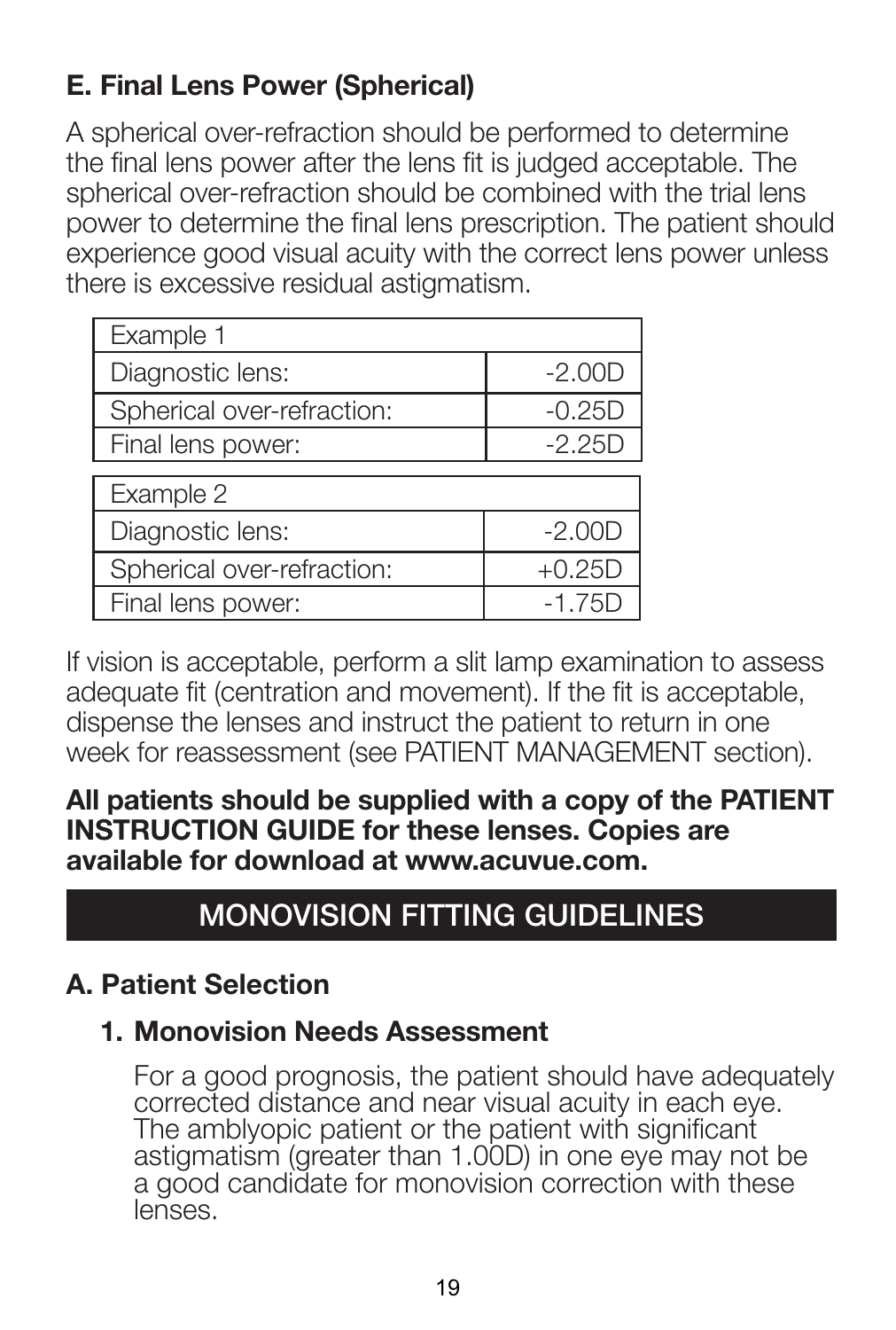Occupational and environmental visual demands should be considered. If the patient requires critical vision (visual acuity and stereopsis), it should be determined by trial whether this patient can function adequately with monovision correction. Monovision contact lens wear may not be optimal for activities such as:

- Visually demanding situations such as operating potentially dangerous machinery or performing other potentially hazardous activities; and
- Driving automobiles (e.g. driving at night). Patients who cannot pass their state driver's licensing requirements with monovision correction should be advised to not drive with this correction, OR may require that additional over-correction be prescribed.

#### 2**. Patient Education**

All patients do not function equally well with monovision correction. Patients may not perform as well for certain tasks with this correction as they have with spectacles (multifocal, bifocal, trifocal, readers, progressives). Each patient should understand that monovision, as well as other presbyopic alternatives, can create a vision compromise that may reduce visual acuity and depth perception for distance and near tasks. Therefore, caution should be exercised when the patient is wearing the correction for the first time until they are familiar with the vision provided in visually challenging environments (e.g. reading a menu in a dimly lit restaurant, driving at night in rainy/foggy conditions, etc.). During the fitting process, it is necessary for the patient to realize the disadvantages as well as the advantages of clear near vision, and straight ahead and upward gaze that monovision contact lenses provide.

#### **B. Eye Selection**

### **1. Ocular Preference Determination Methods**

Generally, the non-dominant eye is corrected for near vision. The following two methods for eye dominance can be used.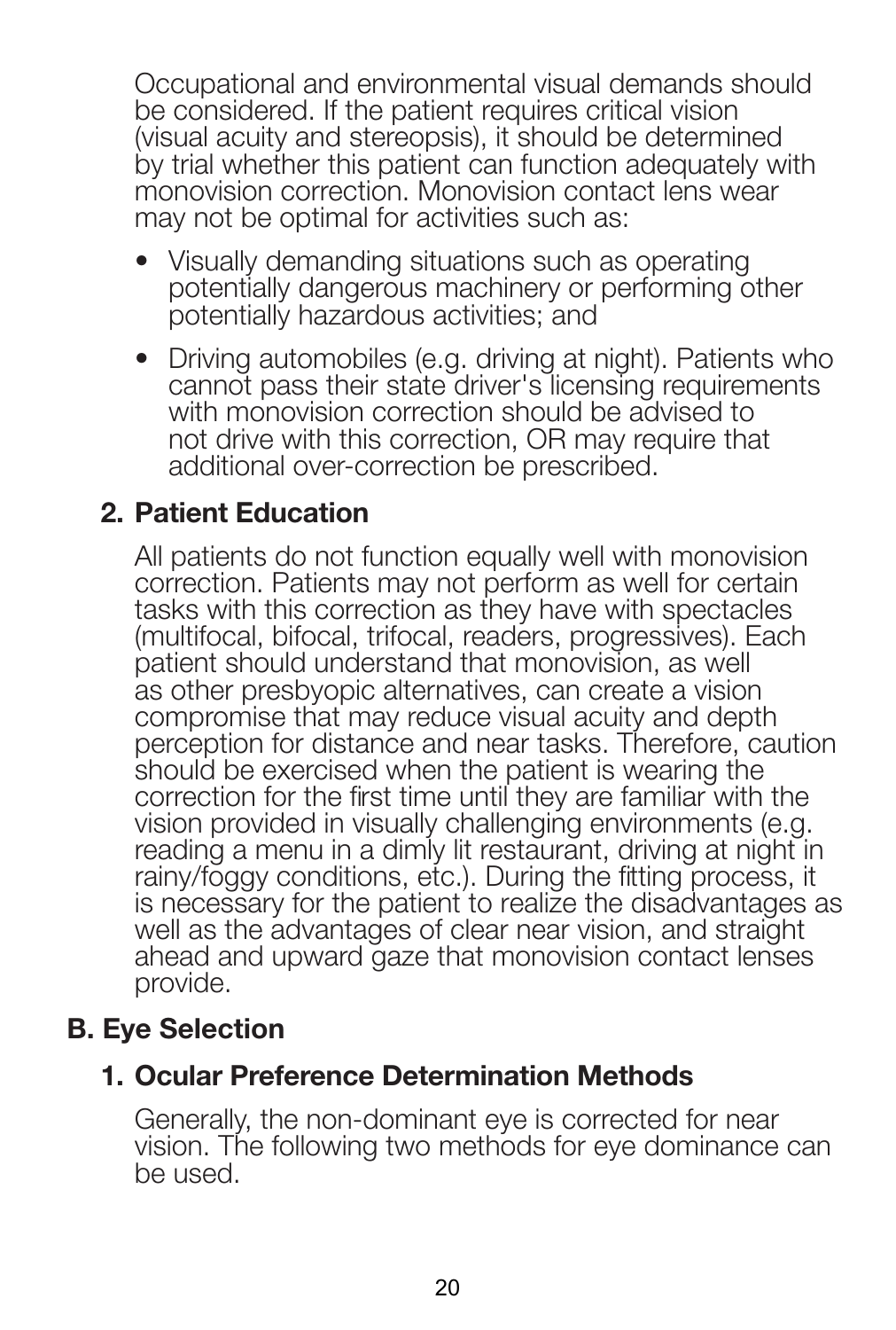- Method 1: Determine which eye is the "sighting eye." Have the patient point to an object at the far end of the room. Cover one eye. If the patient is still pointing directly at the object, the eye being used is the dominant (sighting) eye.
- Method 2: (preferred) Determine which eye will accept the added power with the least reduction in vision while both eyes are open. Place a hand-held trial lens equal to +1.00D in front of one eye and then the other while the distance refractive error correction is in place for both eyes. Determine whether the patient functions best with the  $+1.00D$ lens over the right or left eye, which is the non-dominant eye.

#### **2. Other Eye Selection Methods**

Other methods include the "Refractive Error Method" and the "Visual Demands Method."

Refractive Error Method:

For anisometropic correction, it is generally best to fit the more hyperopic (less myopic) eye for distance and the more myopic (less hyperopic) eye for near.

#### Visual Demands Method:

Consider the patient's occupation during the eye selection process to determine the critical vision requirements. If a patient's gaze for near tasks is usually in one direction, correct the eye on that side for near.

Example: A secretary who places a copy to the left side of the desk will function best with the near lens on the left eye.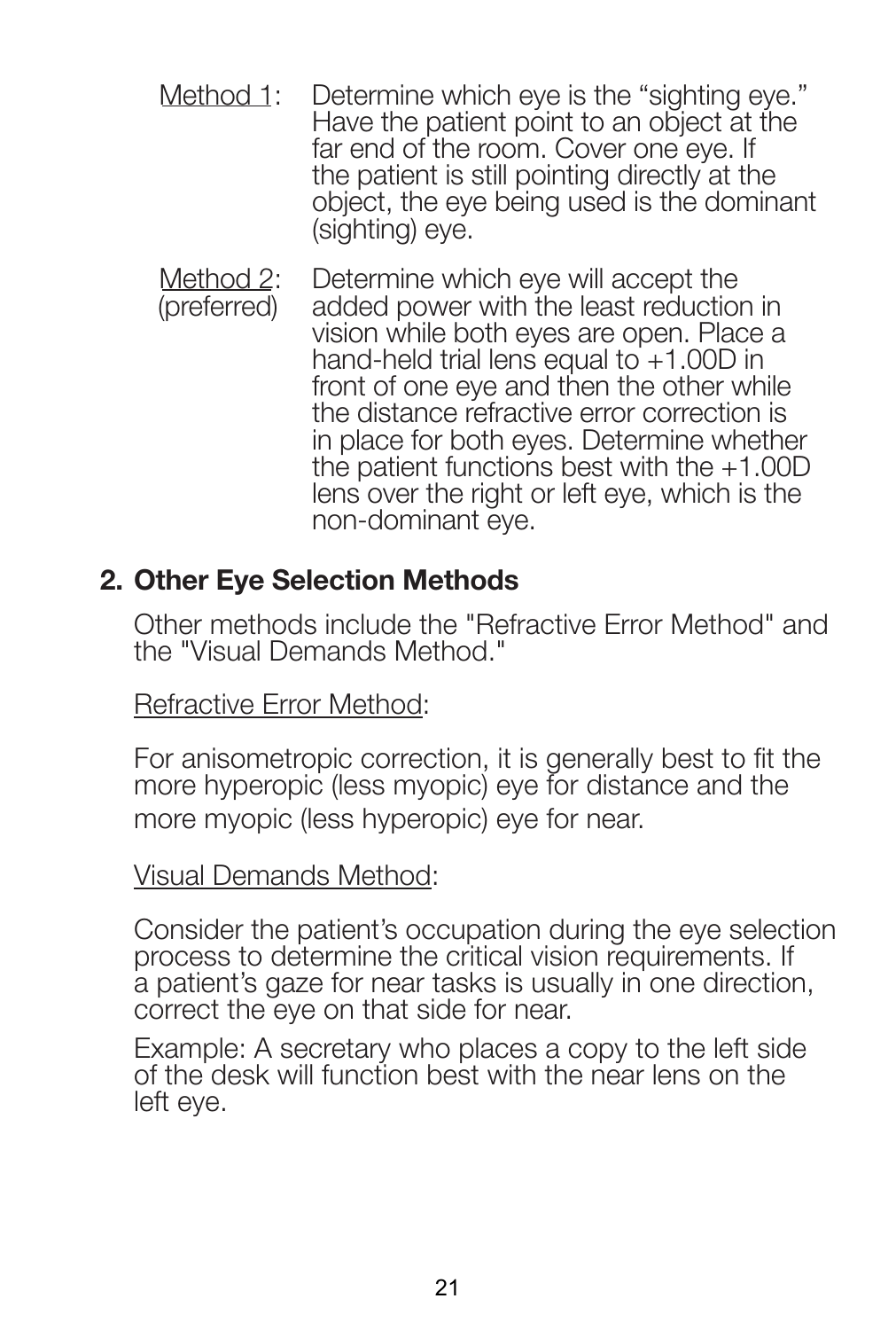### **C. Special Fitting Characteristics**

### **1. Unilateral Vision Correction**

There are circumstances where only one contact lens is required. As an example, an emmetropic patient would only require a near lens, whereas a bilateral myope would require corrective lenses on both eyes.

Examples:

A presbyopic emmetropic patient who requires a +1.75D ADD would have a +1.75D lens on the near eye and the other eye left without correction.

A presbyopic patient requiring a +1.50D ADD who is -2.50D myopic in the right eye and -1.50D myopic in the left eye may have the right eye corrected for distance and the left uncorrected for near.

**Note:** Unilateral vision correction is not recommended for ACUVUE<sup>®</sup> OASYS with Transitions™ contact lenses. Having a darkened lens on only one eye may cause disturbances in the patient's ability to accurately judge depth and the motion of objects. It may also create a cosmetic concern. It is recommended that a 0.00D photochromic contact lens be worn on the other eye in this instance.

### **2. Near ADD Determination**

Always prescribe the lens power for the near eye that provides optimal near acuity at the midpoint of the patient's habitual reading distance. However, when more than one power provides optimal reading performance, prescribe the least plus (most minus) of the powers.

### **3. Trial Lens Fitting**

A trial fitting is performed in the office to allow the patient to experience monovision correction. Lenses are fit according to the GENERAL FITTING GUIDELINES for base curve selection described in this Package Insert.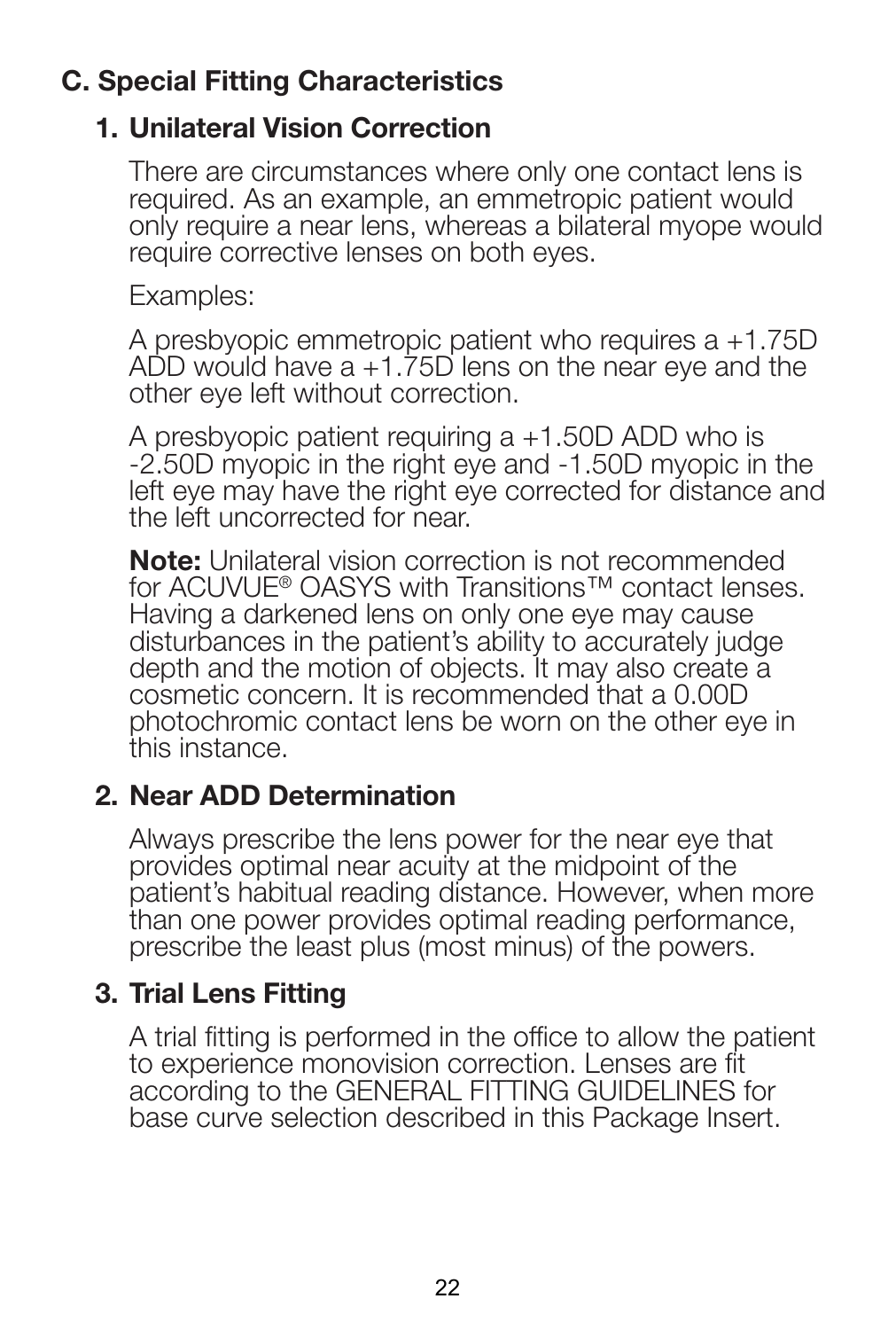Case history and a standard clinical evaluation procedure should be used to determine the prognosis. Determine the distance correction and the near correction. Next determine the near ADD. With trial lenses of the proper power in place, observe the reaction to this mode of correction.

Allow the lenses to settle for about 20 minutes with the correct power lenses in place. Walk across the room and have the patient look at you. Assess the patient's reaction to distance vision under these circumstances. Then have the patient look at familiar near objects such as a watch face or fingernails. Again assess the reaction. As the patient continues to look around the room at both near and distance objects, observe the reactions. Only after these vision tests are completed should the patient be asked to read print. Evaluate the patient's reaction to large print (e.g. typewritten copy) at first and then graduate to newsprint and finally smaller type sizes.

After the patient's performance under the above conditions is completed, tests of visual acuity and reading ability under conditions of moderately dim illumination should be attempted.

An initial unfavorable response in the office, while indicative of a guarded prognosis, should not immediately rule out a more extensive trial under the usual conditions in which a patient functions.

#### 4**. Adaptation**

Visually demanding situations should be avoided during the initial wearing period. A patient may at first experience some mild blurred vision, dizziness, headaches, and a feeling of slight imbalance. You should explain the adaptational symptoms to the patient. These symptoms may last for a brief minute or for several weeks. The longer these symptoms persist, the poorer the prognosis for successful adaptation.

To help in the adaptation process, the patient can be advised to first use the lenses in a comfortable, familiar environment such as in the home.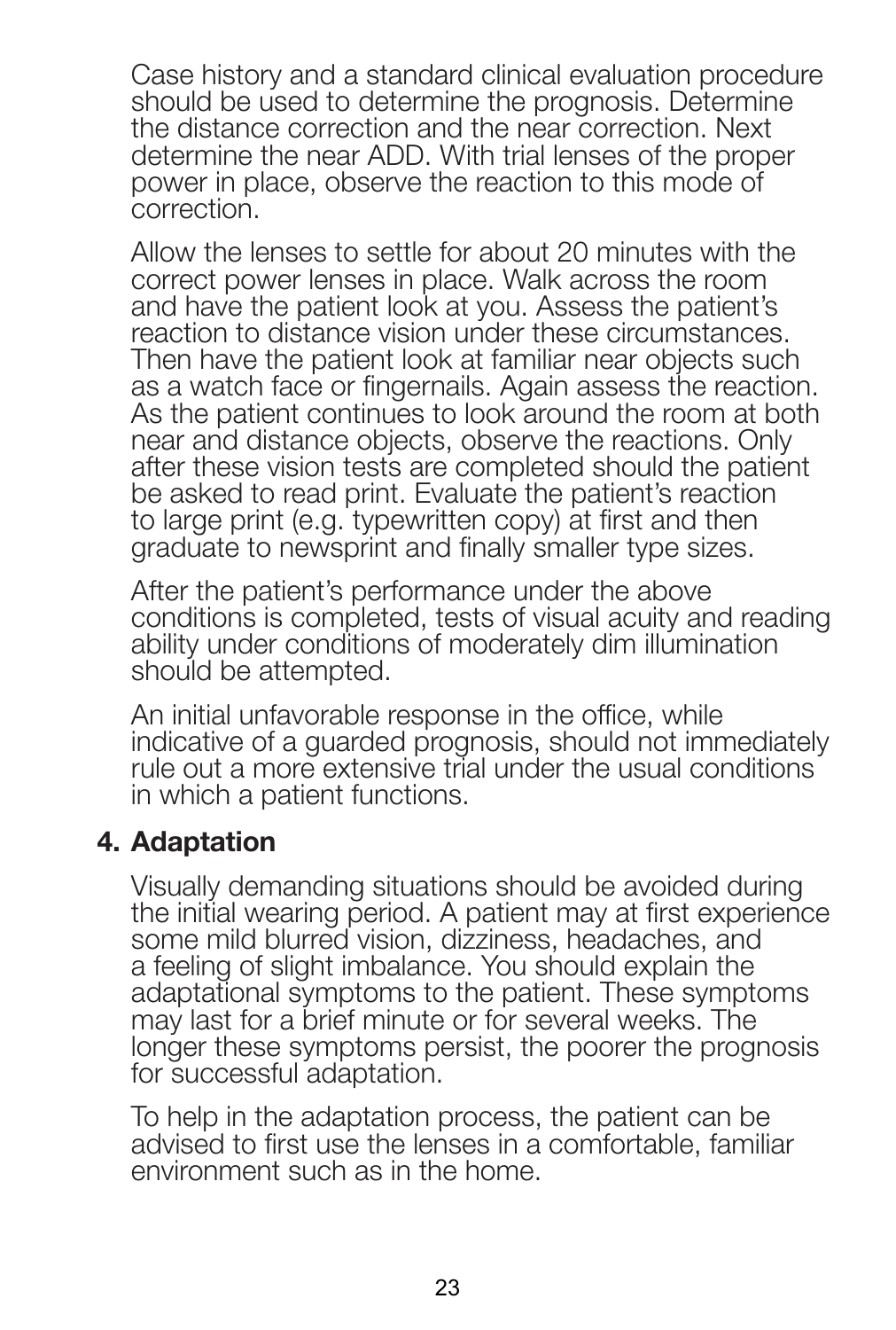Some patients feel that automobile driving performance may not be optimal during the adaptation process. This is particularly true when driving at night. Before driving a motor vehicle, it may be recommended that the patient be a passenger first to make sure that their vision is satisfactory for operating an automobile. During the first several weeks of wear (when adaptation is occurring). it may be advisable for the patient to only drive during optimal driving conditions. After adaptation and success with these activities, the patient should be able to drive under other conditions with caution.

### **D. Other Suggestions**

The success of the monovision technique may be further improved by having the patient follow the suggestions below:

- Have a third photochromic contact lens (distance power) to use when critical distance viewing is needed.
- Have a third photochromic contact lens (near power) to use when critical near viewing is needed.
- Having supplemental spectacles to wear over the monovision contact lenses for specific visual tasks may improve the success of monovision correction. This is particularly applicable for those patients who cannot pass state driver's licensing requirements with monovision correction.
- Make use of proper illumination when carrying out visual tasks.

Monovision fitting success can be improved by the following suggestions:

- Reverse the distance and near eyes if a patient is having trouble adapting.
- Refine the lens powers if there is trouble with adaptation. Accurate lens power is critical for presbyopic patients.
- Emphasize the benefits of clear near vision, and straight ahead and upward gaze with monovision.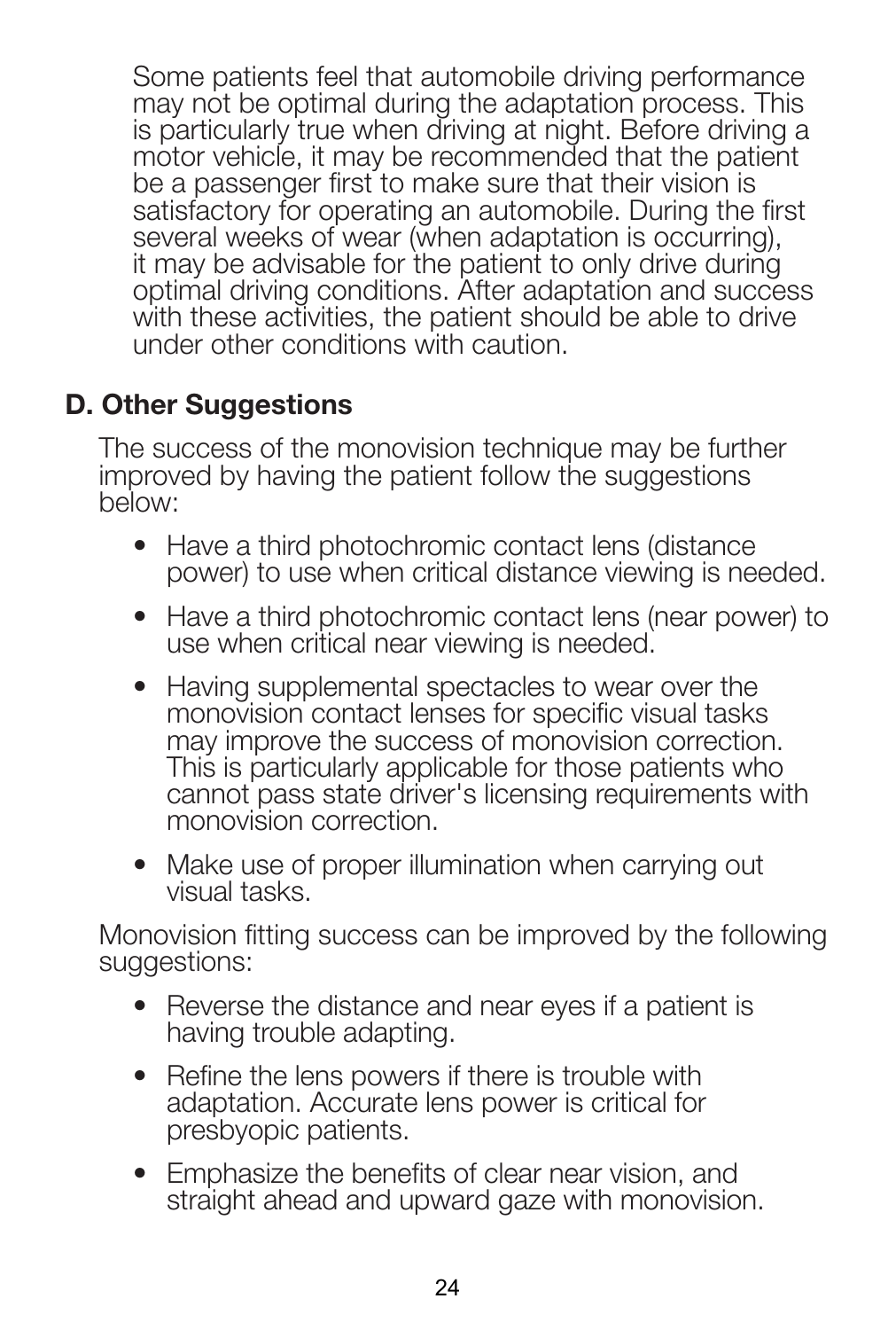The decision to fit a patient with monovision correction is most appropriately left to the Eye Care Professional in conjunction with the patient after carefully considering the patient's needs.

#### **All patients should be supplied with a copy of the PATIENT INSTRUCTION GUIDE for these lenses. Copies are available for download at www.acuvue.com.**

# **PATIENT MANAGEMENT**

- Follow the accepted standard of care in fitting and following up with your patient.
- Schedule the appropriate follow-up examination.
- Preferably, at the follow-up visits, lenses should have been worn for at least six hours.
- Provide the patient with a copy of the Patient Instruction Guide for these lenses, which can be found at WWW.acuvue.com. REVIEW THESE INSTRUCTIONS WITH THE PATIENT SO THAT HE OR SHE CLEARLY UNDERSTANDS THE PRESCRIBED WEARING AND REPLACEMENT SCHEDULE (FREQUENT REPLACEMENT) AS WELL AS THE INFORMATION SPECIFIC TO WEARING PHOTOCHROMIC LENSES.
- Recommend an appropriate cleaning and disinfecting system and provide the patient with instructions regarding proper lens care. Chemical or hydrogen peroxide disinfection is recommended.

# **WEARING SCHEDULE**

The wearing schedule should be determined by the Eye Care Professional. Regular checkups, as determined by the Eye Care Professional, are also extremely important.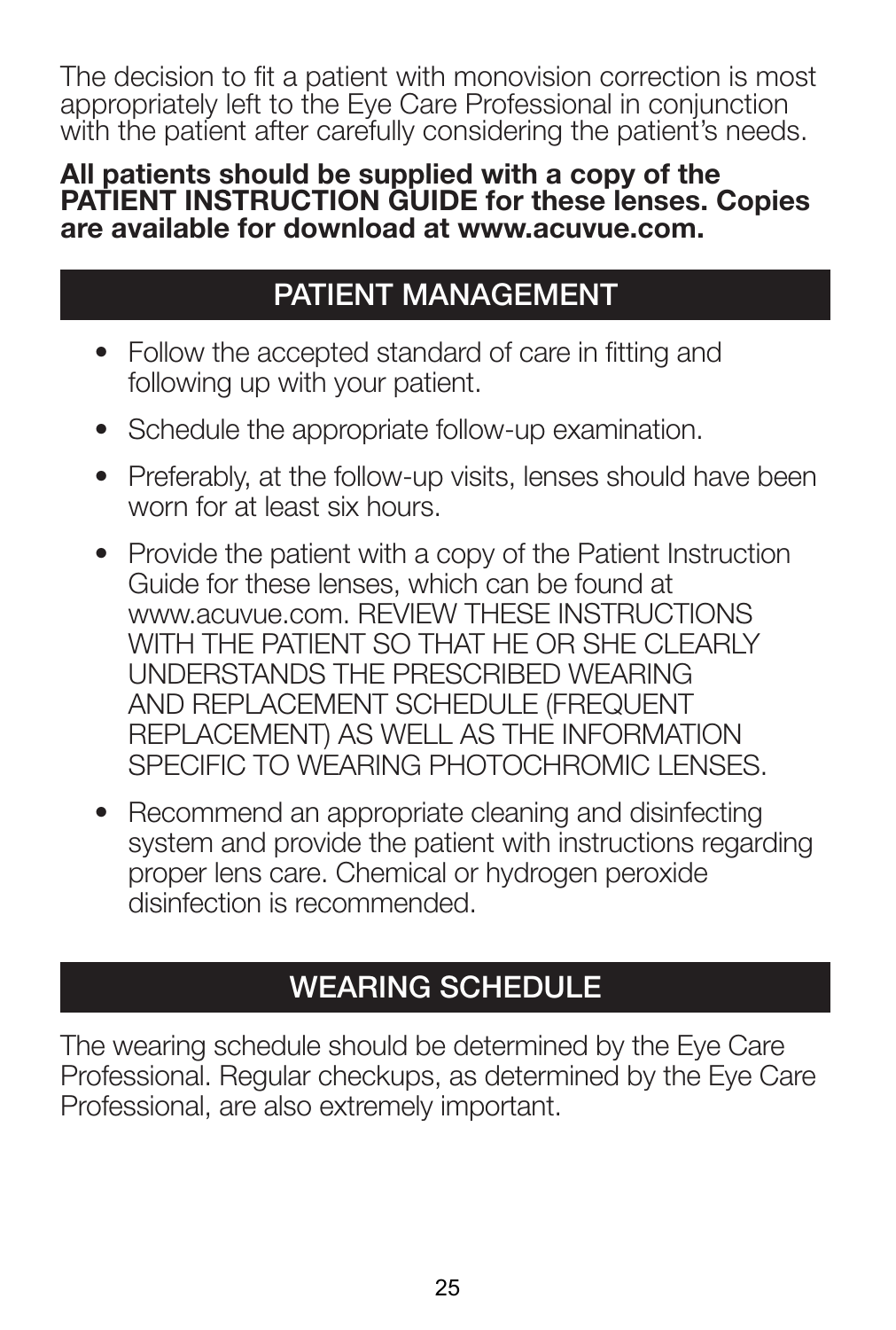Patients tend to over wear the lenses initially. The Eye Care Professional should emphasize the importance of adhering to the initial maximum wearing schedule. Maximum wearing time should be determined by the Eye Care Professional based upon the patient's physiological eye condition, because individual response to contact lenses varies.

Studies have not been completed to show that the lens is safe to wear while sleeping.

# **REPLACEMENT SCHEDULE**

The replacement schedule should be determined by the Eye Care Professional based upon the patient's history and their ocular examination, as well as the practitioner's experience and clinical judgment.

When prescribed for daily wear (frequent replacement), it is recommended that the lenses be discarded and replaced with a new lens every 2 weeks (14 days).

Once removed, it is recommended that the lens remains out of the eye for a period of rest of overnight or longer and be discarded in accordance with the prescribed replacement schedule.

# **LENS CARE DIRECTIONS**

For complete information concerning contact lens handling, care, cleaning, disinfecting and storage, refer to the PATIENT INSTRUCTION GUIDE for these lenses. Copies are available for download at www.acuvue.com.

The Eye Care Professional should review with the patient lens care directions for cleaning, disinfecting and storing, including both basic lens care information and specific instructions on the lens care regimen recommended for the patient.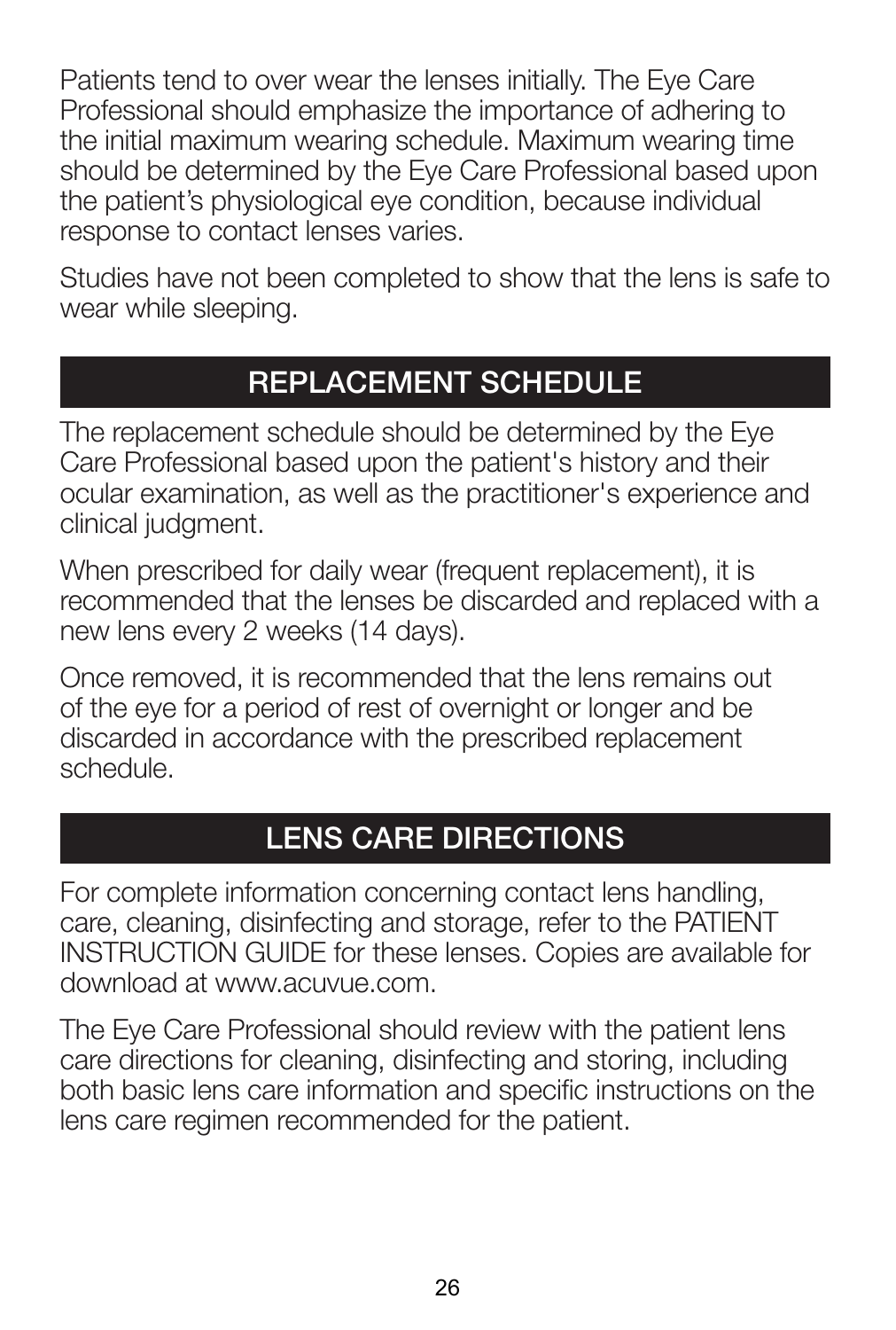### **Care For A Sticking (Non-Moving) Lens**

During removal, if the lens sticks to the eye, the patient should be instructed to apply a few drops of the recommended lubricating or rewetting solution directly to the eye and wait until the lens begins to move freely on the eye before removing it. If non-movement of the lens continues after a few minutes, the patient should **immediately** consult the Eye Care Professional.

# **EMERGENCIES**

The patient should be informed that if chemicals of any kind (household products, gardening solutions, laboratory chemicals, etc.) are splashed into the eyes, the patient should: FLUSH EYES IMMEDIATELY WITH TAP WATER AND IMMEDIATELY CONTACT THE EYE CARE PROFESSIONAL OR VISIT A HOSPITAL EMERGENCY ROOM WITHOUT DELAY.

# **HOW SUPPLIED**

Each UV absorbing sterile lens is supplied in a foil-sealed plastic package containing borate buffered saline solution with methyl ether cellulose. The plastic package is marked with the following:

• ACLIVUE® OASYS with Transitions™: base curve, power, diameter, lot number, and expiration date

# **REPORTING OF ADVERSE REACTIONS**

All serious adverse experiences and adverse reactions observed in patients wearing these lenses or experienced with the lenses should be reported to:

> Johnson & Johnson Vision Care, Inc. 7500 Centurion Parkway Jacksonville, FL 32256 USA Tel: 1-800-843-2020 www.acuvue.com